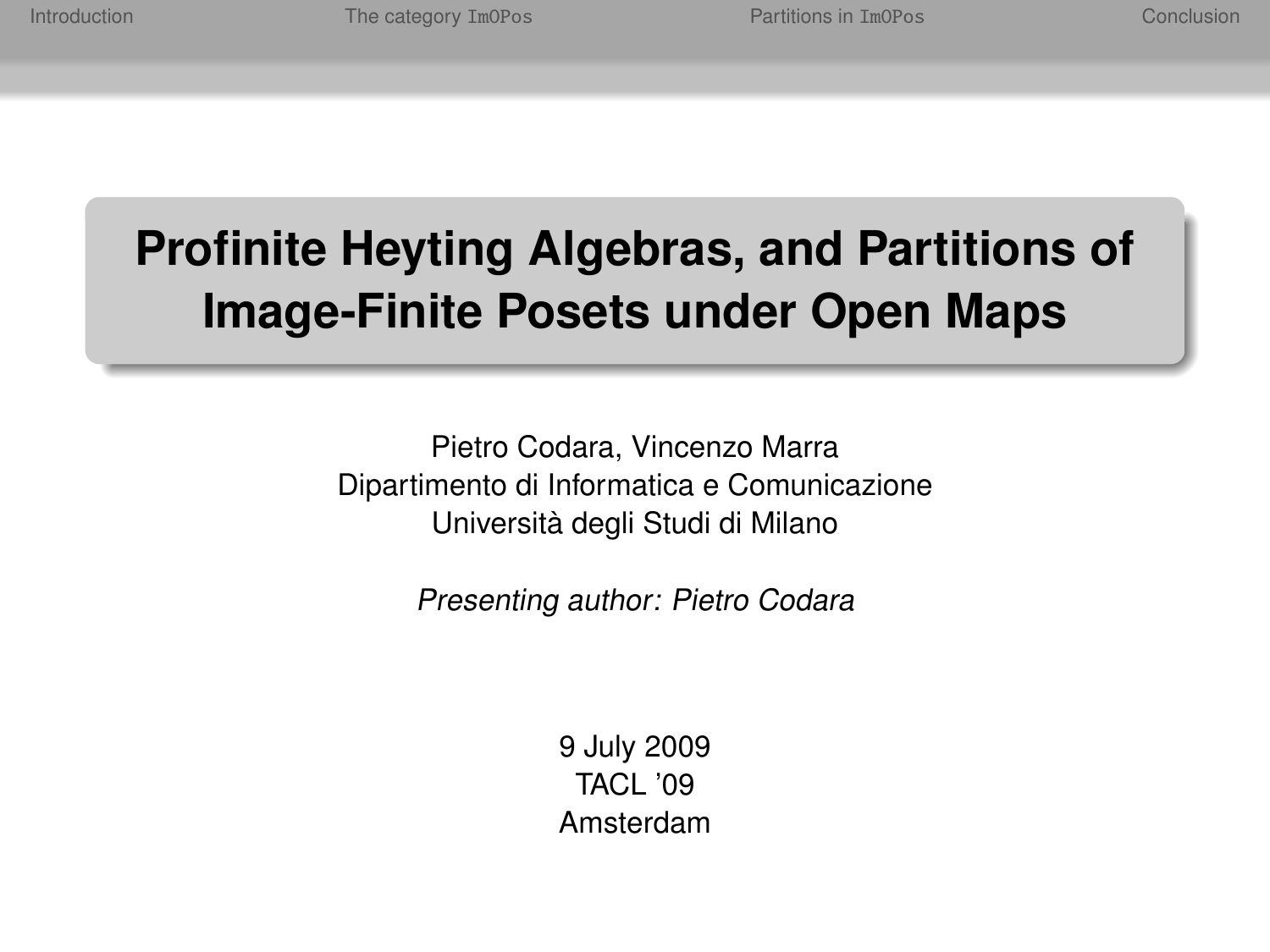# **Aim**

<span id="page-1-0"></span>**General aim**: characterise quotient objects (partitions) in categories related to non-classical logics.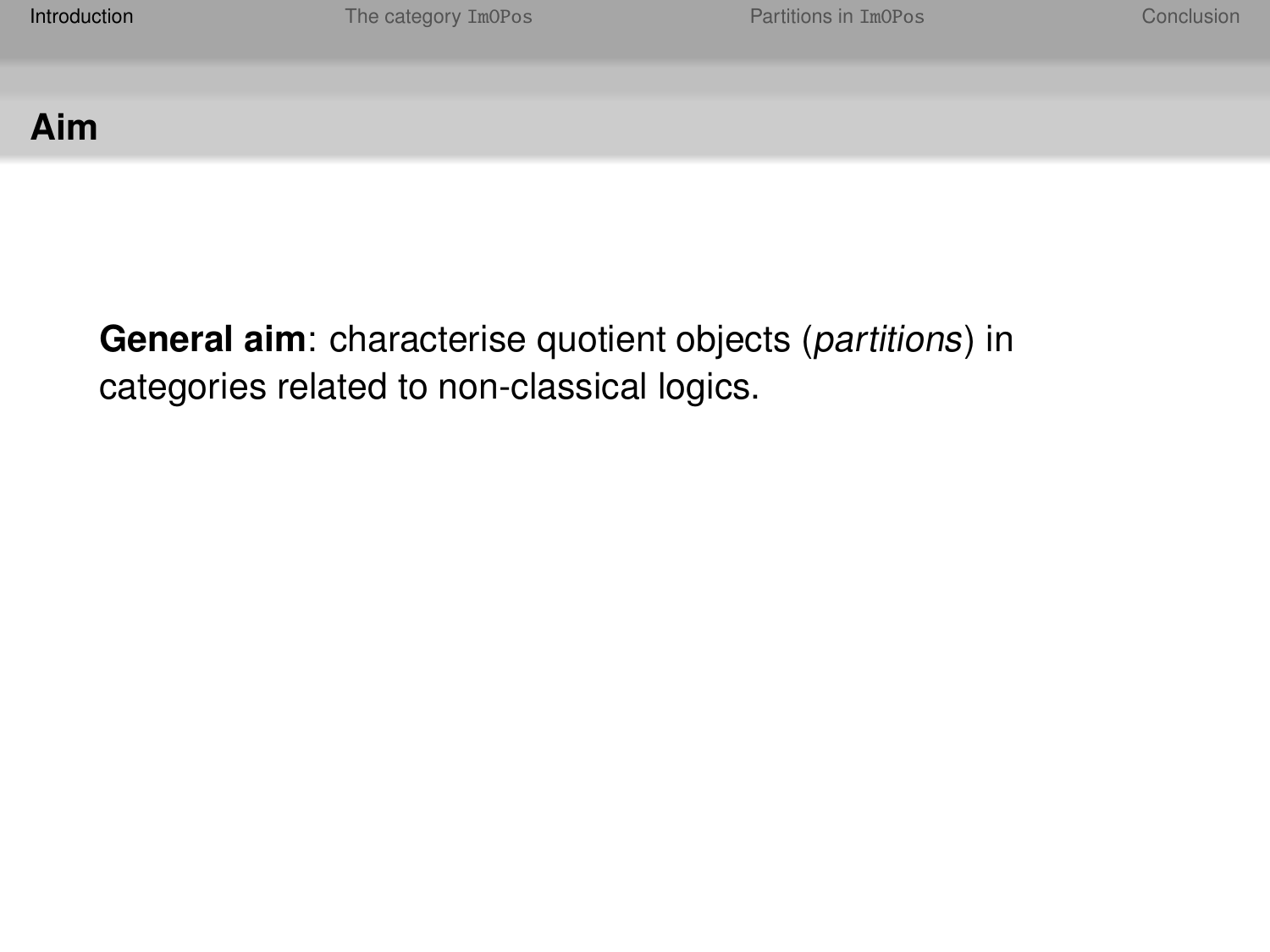## **Aim**

**General aim**: characterise quotient objects (partitions) in categories related to non-classical logics.

**In this talk** we present a first case study. We obtain the appropriate notion of partition for the objects of the category that is dual to profinite Heyting algebras (i.e., Heyting algebras that can be represented as an inverse limit of an inverse family of finite Heyting algebras).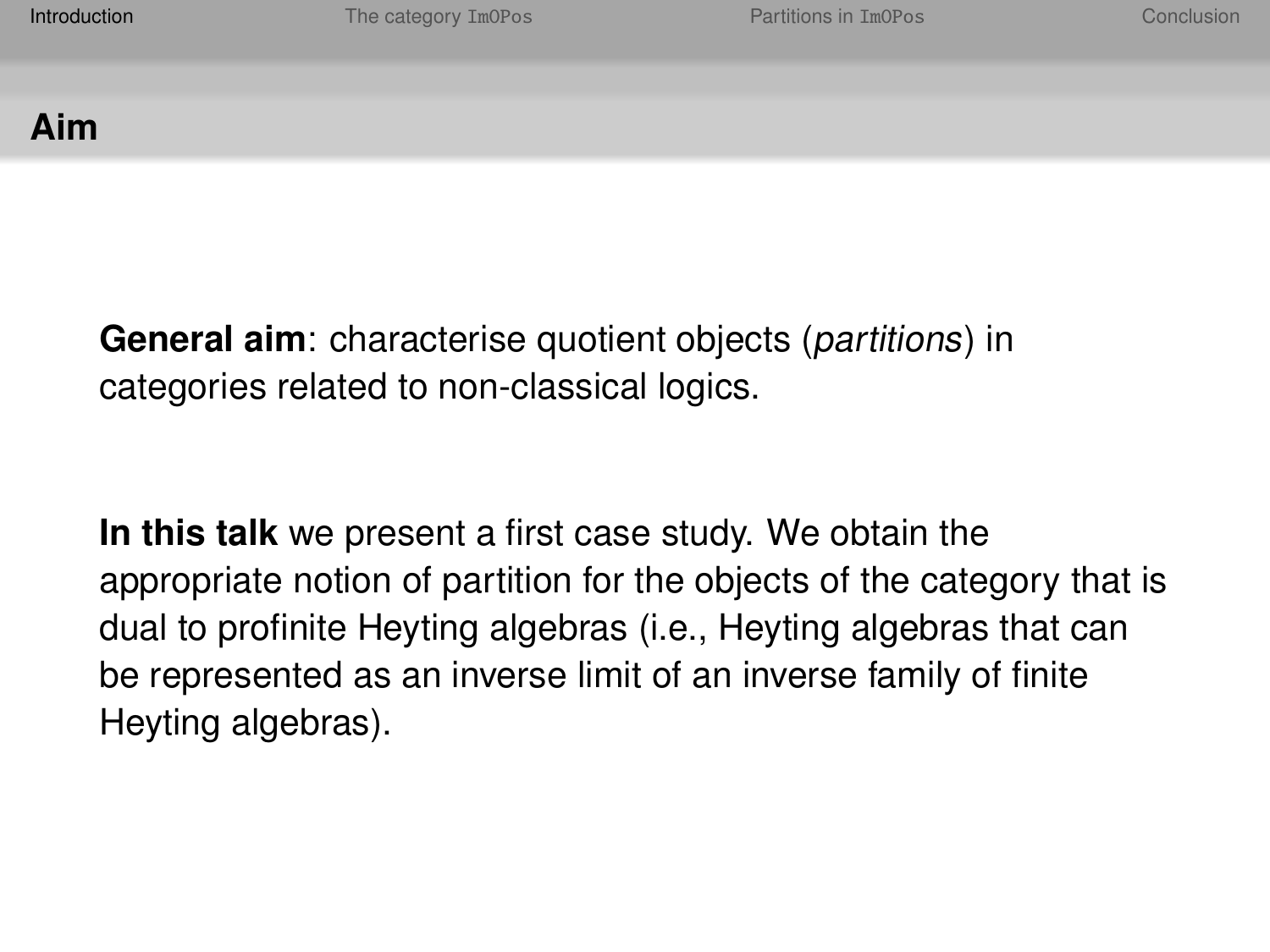The classical case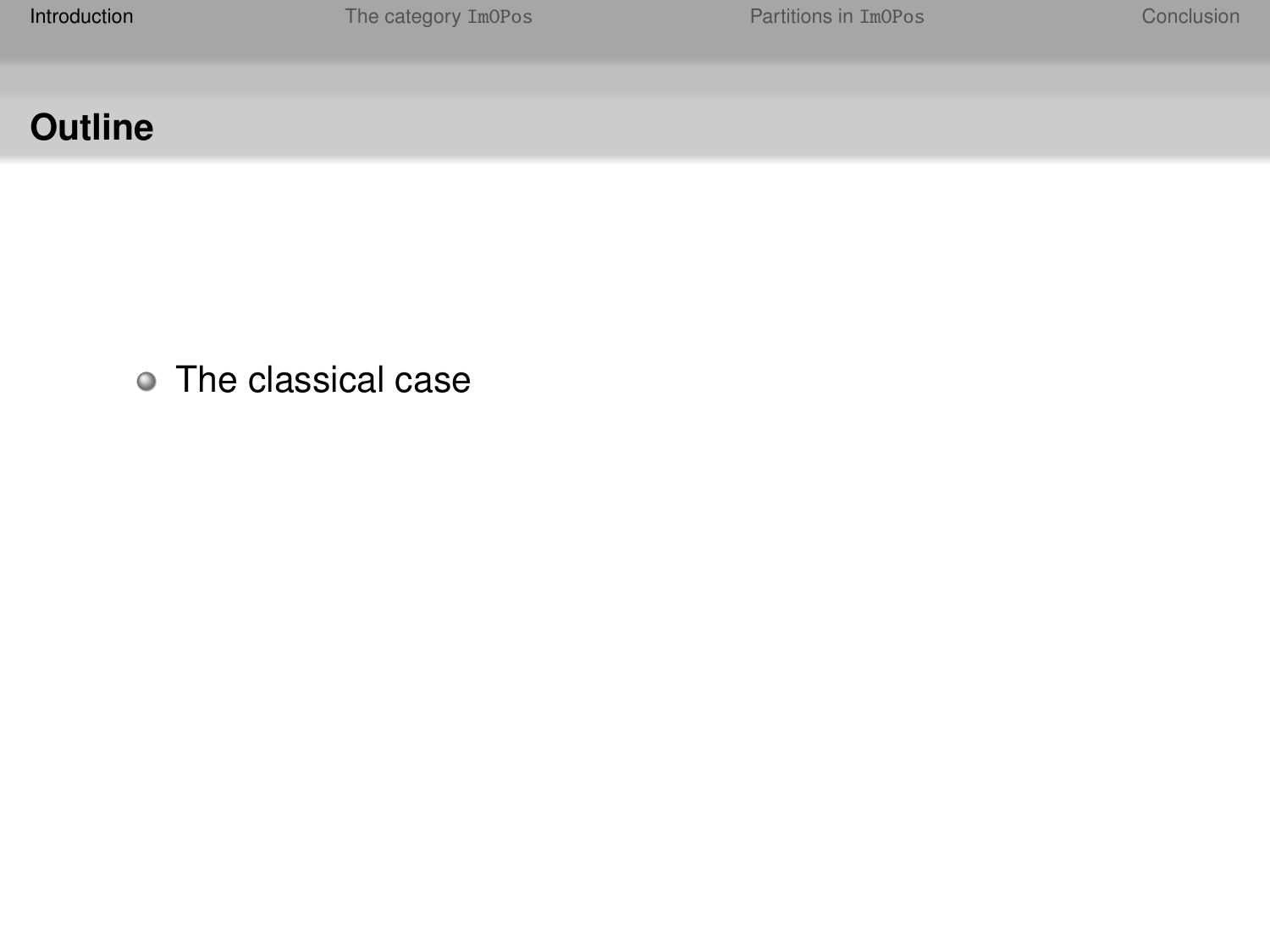- The classical case
- The category ImOPos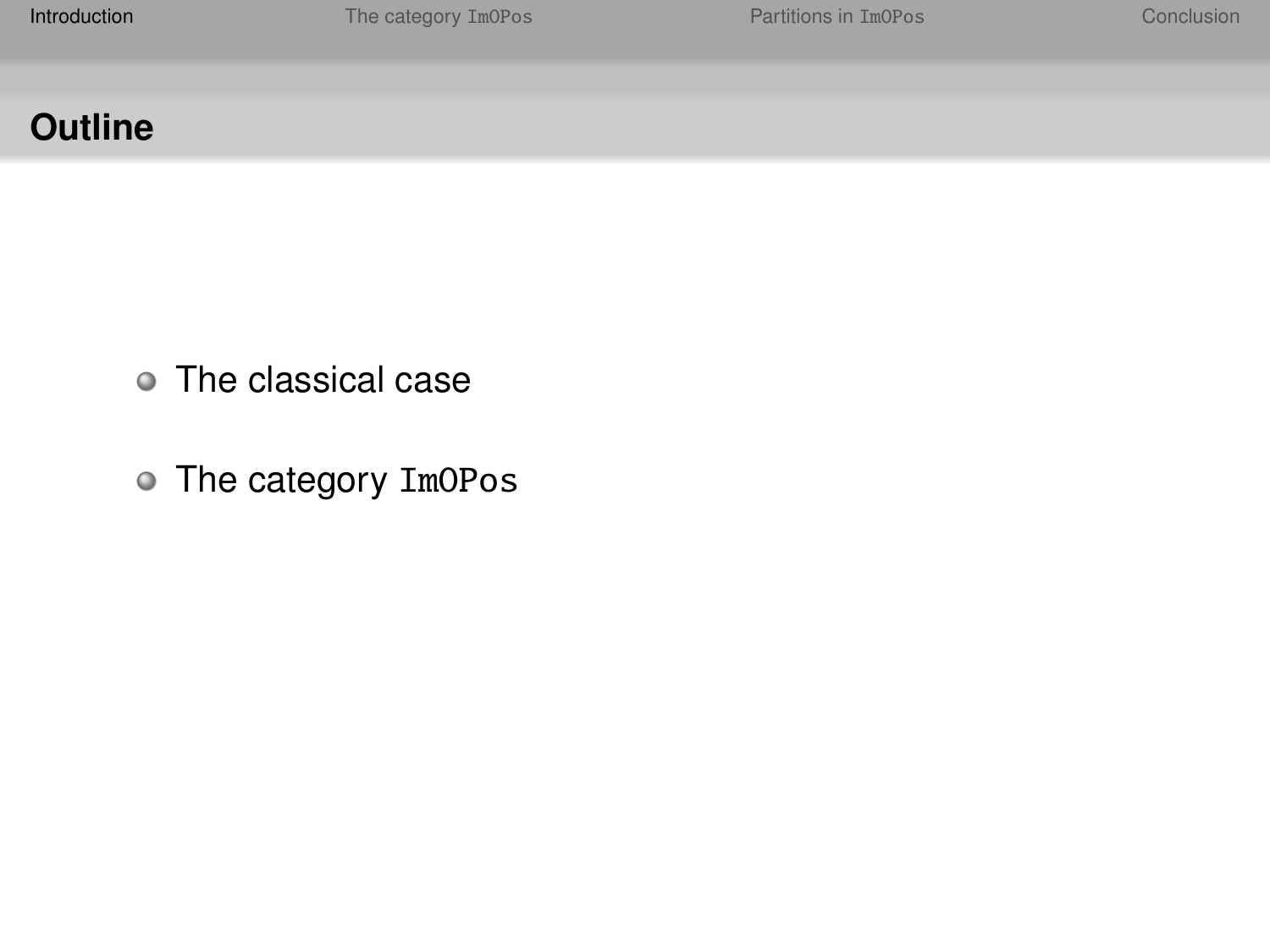- The classical case
- The category ImOPos
- Characterisation of partitions in ImOPos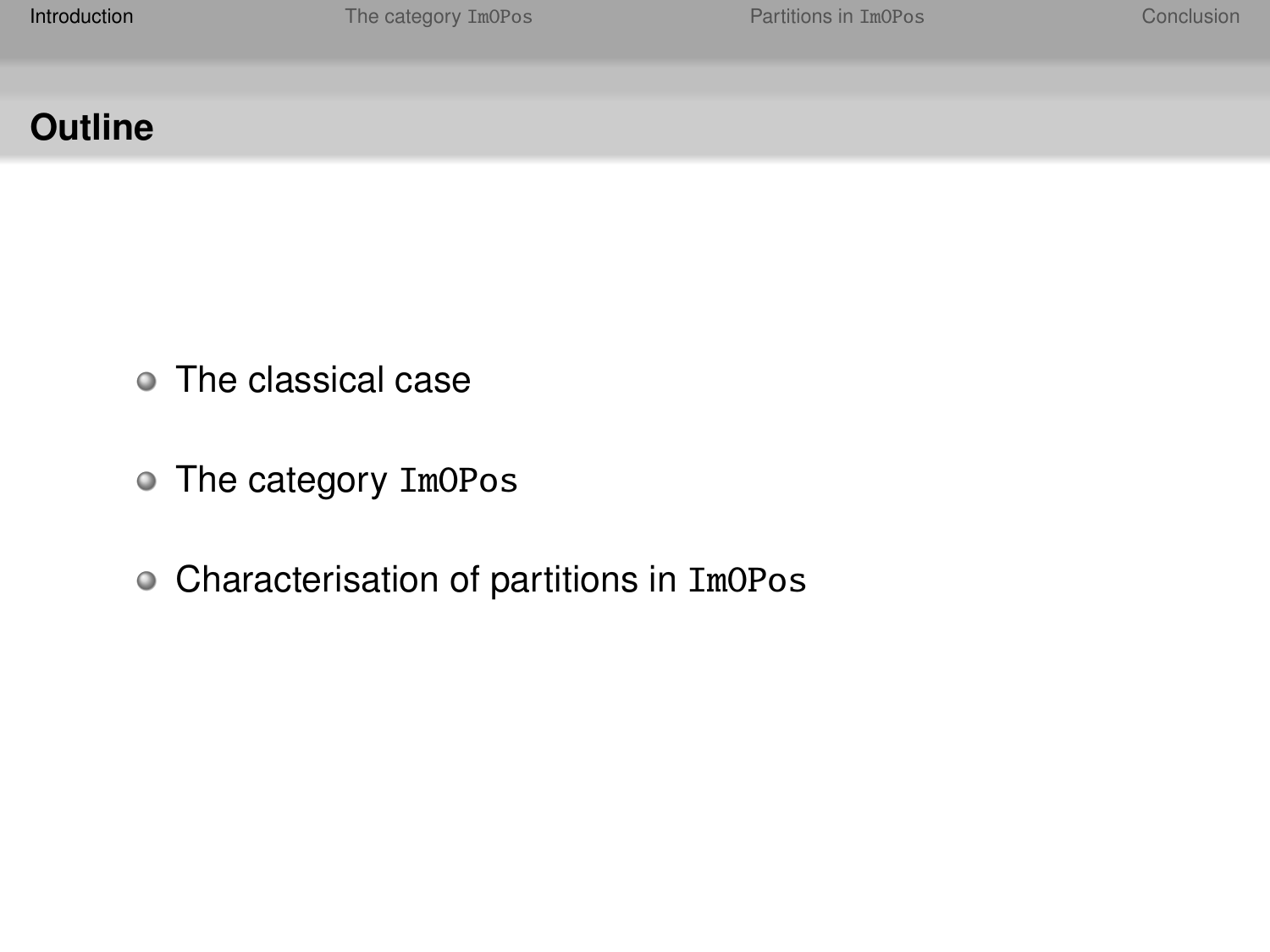- The classical case
- The category ImOPos
- Characterisation of partitions in ImOPos
- Related works and conclusion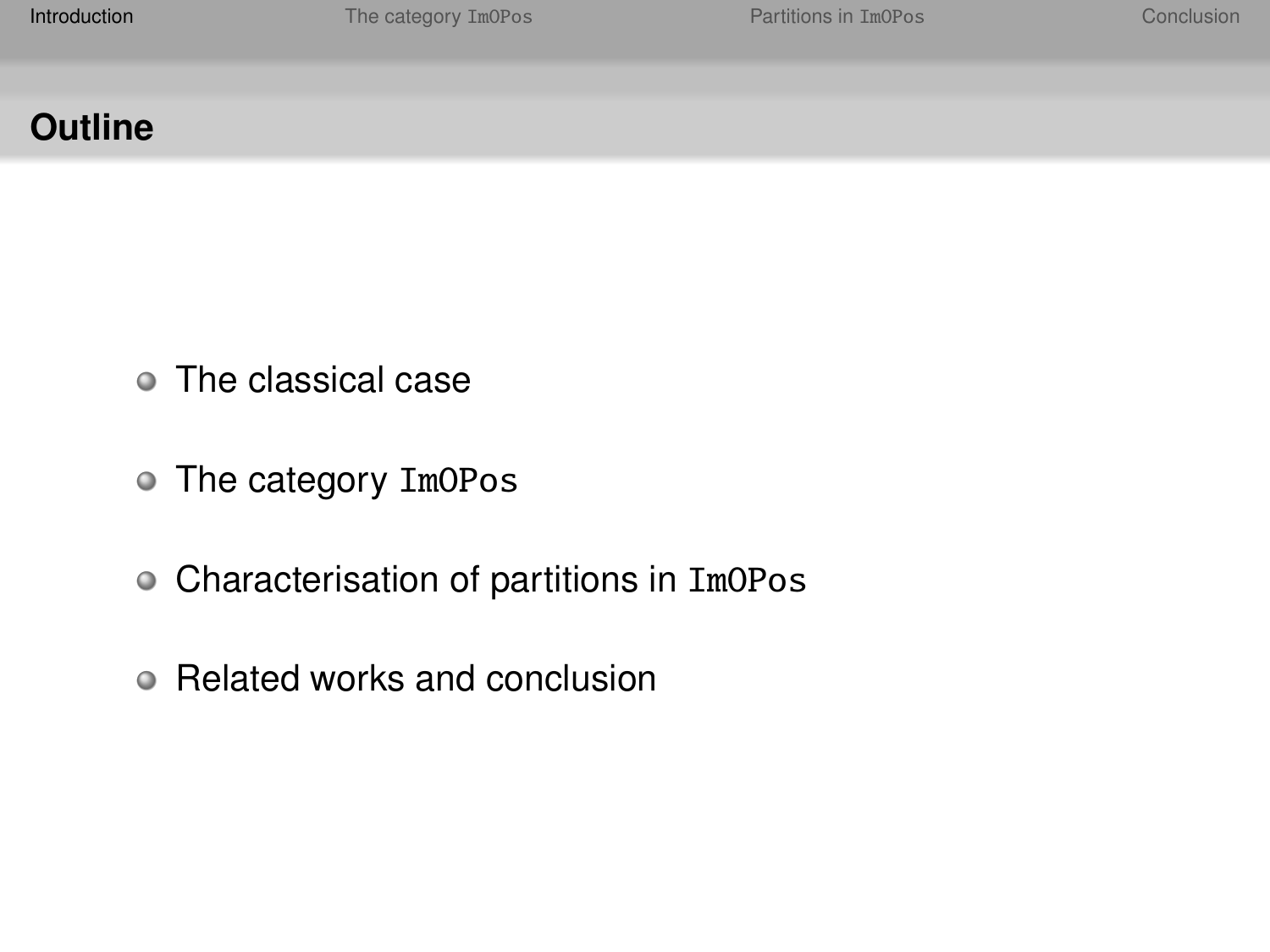Consider the category  $Set_f$  of finite sets and functions.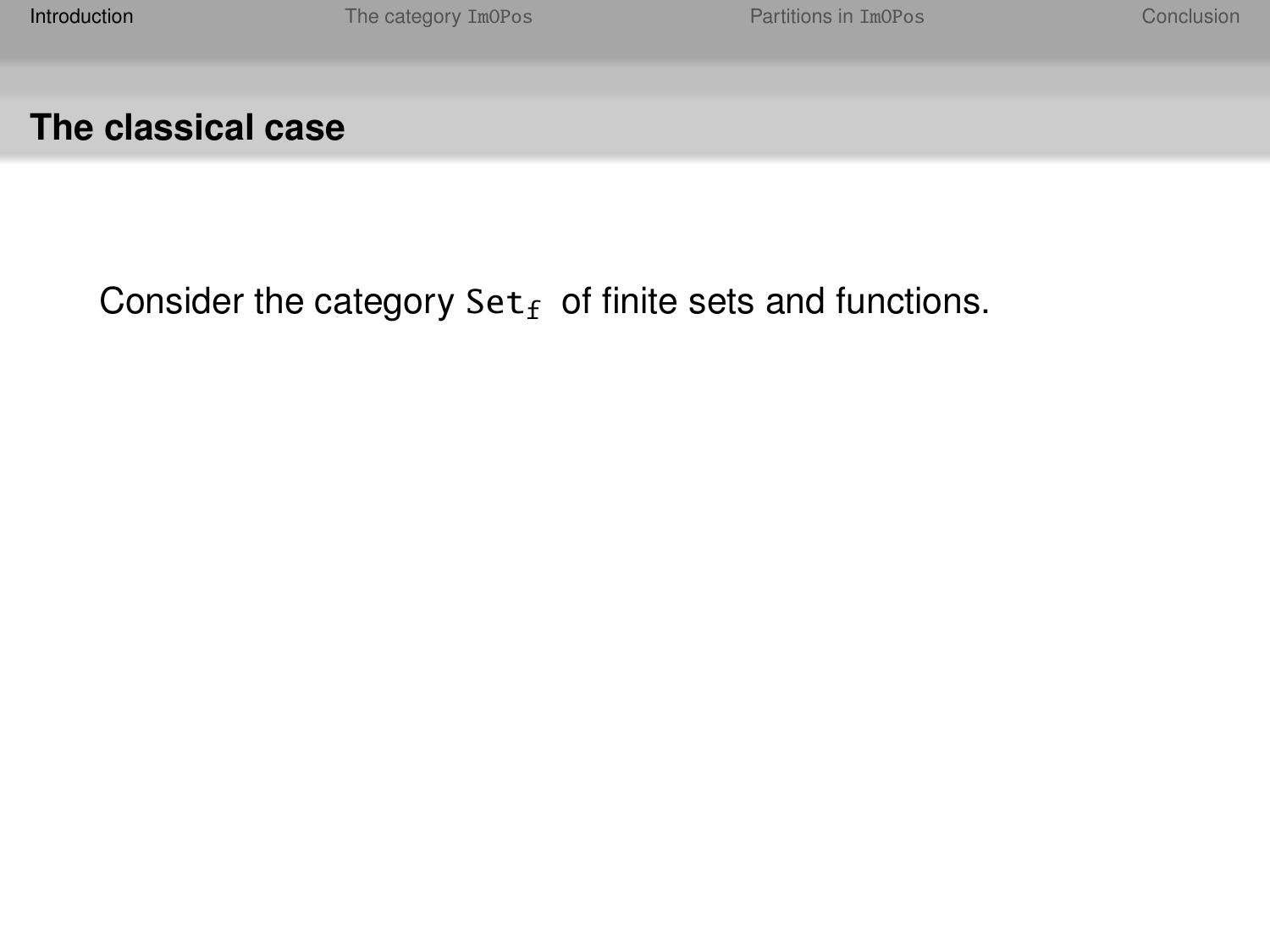Consider the category  $Set_f$  of finite sets and functions. As known,  $Set_f$  is dual to the category Boole<sub>f</sub> of finite Boolean algebras and their homomorphisms.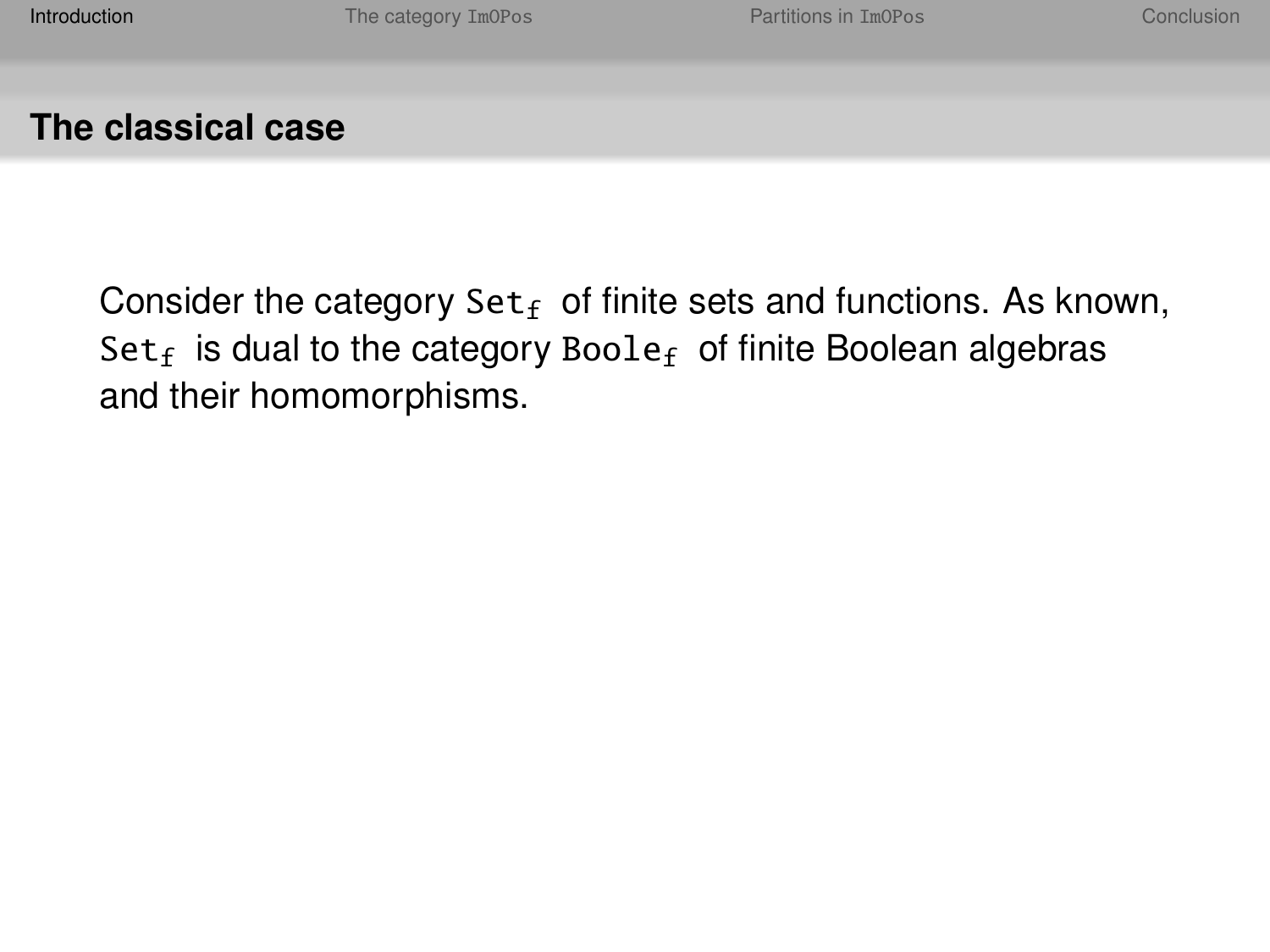Consider the category  $Set_f$  of finite sets and functions. As known, Set<sub>f</sub> is dual to the category Boole<sub>f</sub> of finite Boolean algebras and their homomorphisms.

By the notion of epimorphism, we can define a partition as follows.

A partition of the set A is the set  ${f^{-1}(b) \mid b \in B}$  of fibres of an epimorphism (i.e., a surjection)  $f : A \rightarrow B$ .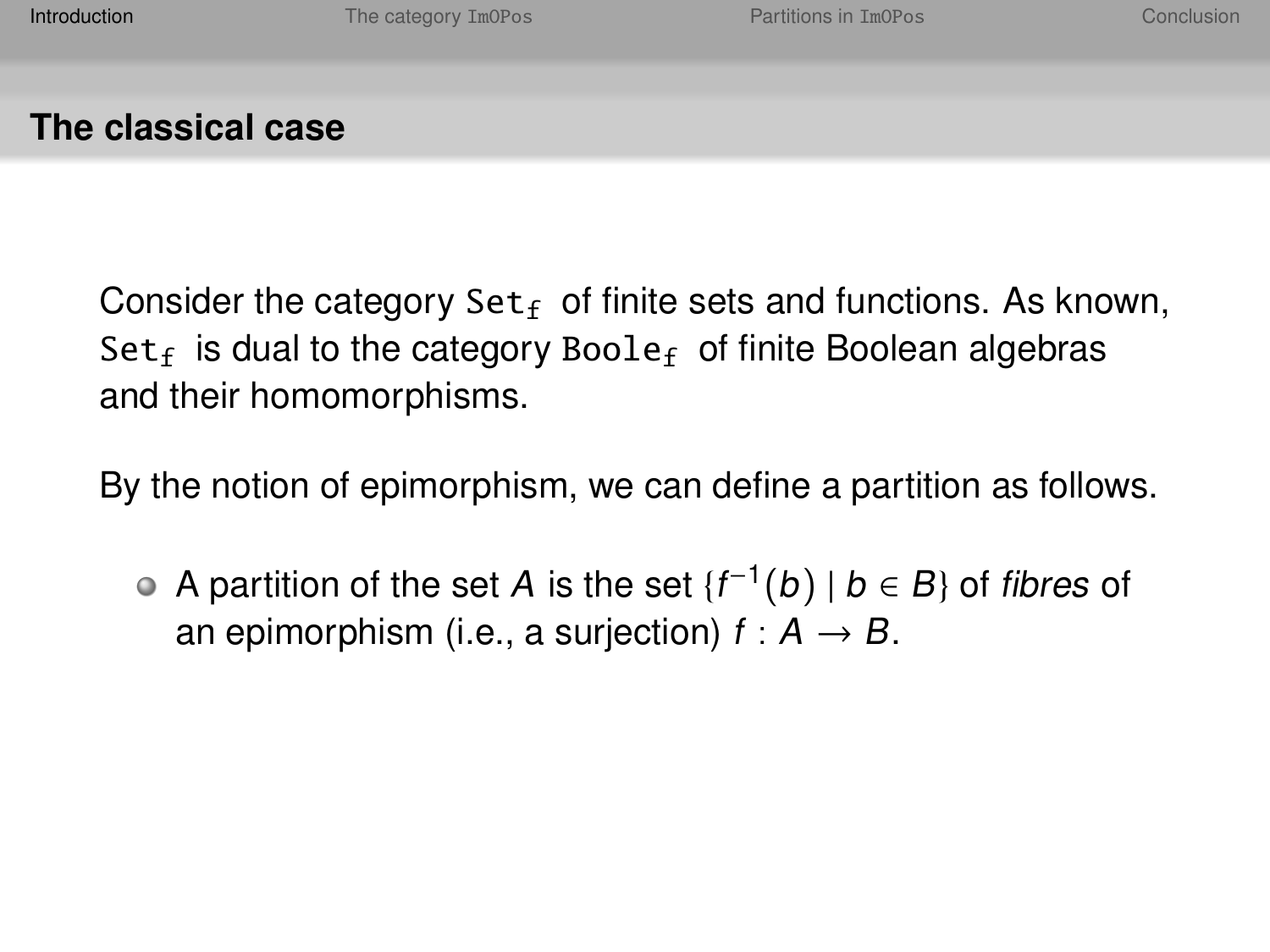Consider the category  $Set_f$  of finite sets and functions. As known, Set<sub>f</sub> is dual to the category Boole<sub>f</sub> of finite Boolean algebras and their homomorphisms.

By the notion of epimorphism, we can define a partition as follows.

A partition of the set A is the set  ${f^{-1}(b) \mid b \in B}$  of fibres of an epimorphism (i.e., a surjection)  $f : A \rightarrow B$ .

Traditionally, one does away with the arrow f, and directly defines a partition of a set A.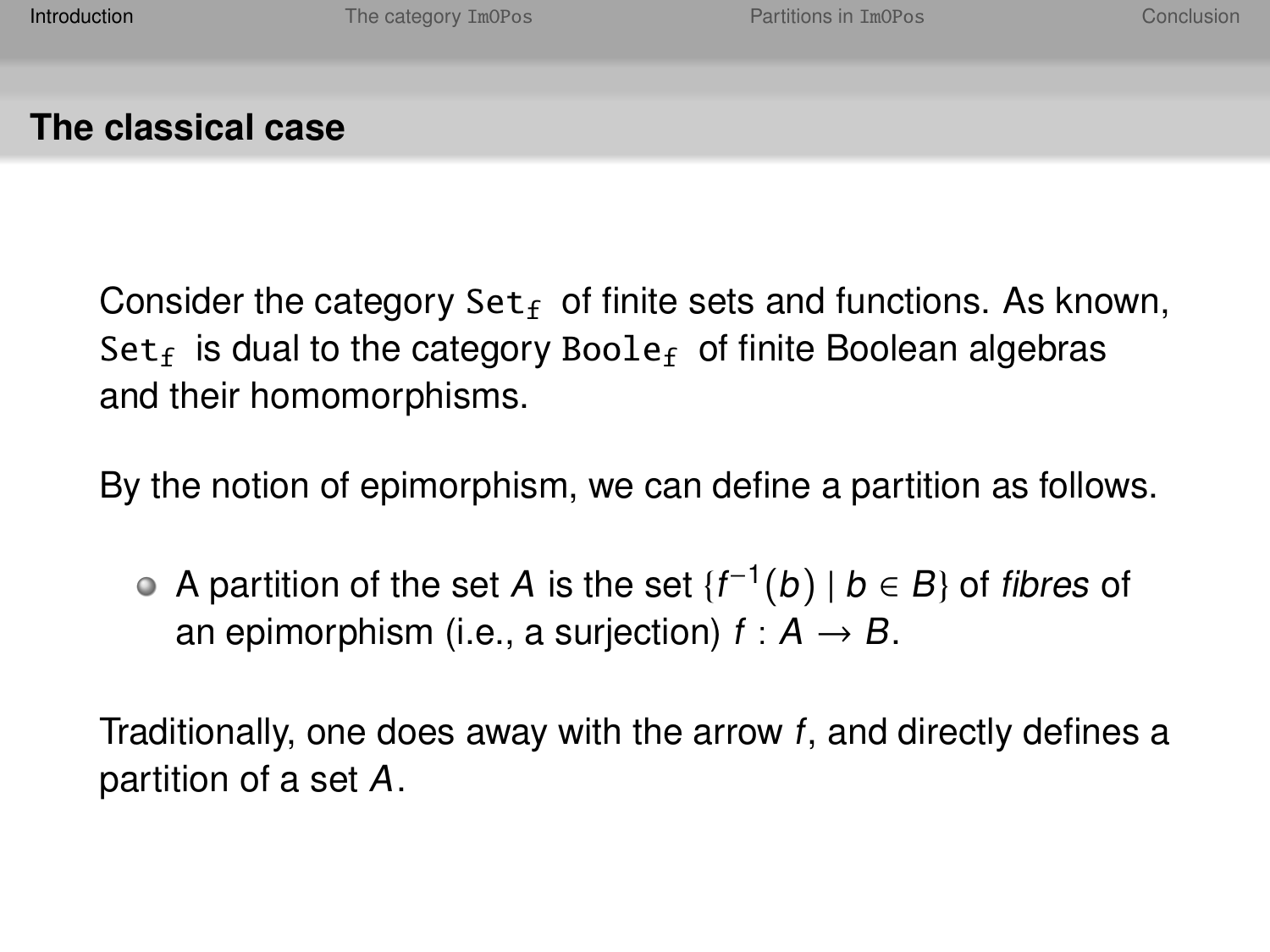We have two different well known characherisations of a partition of a set.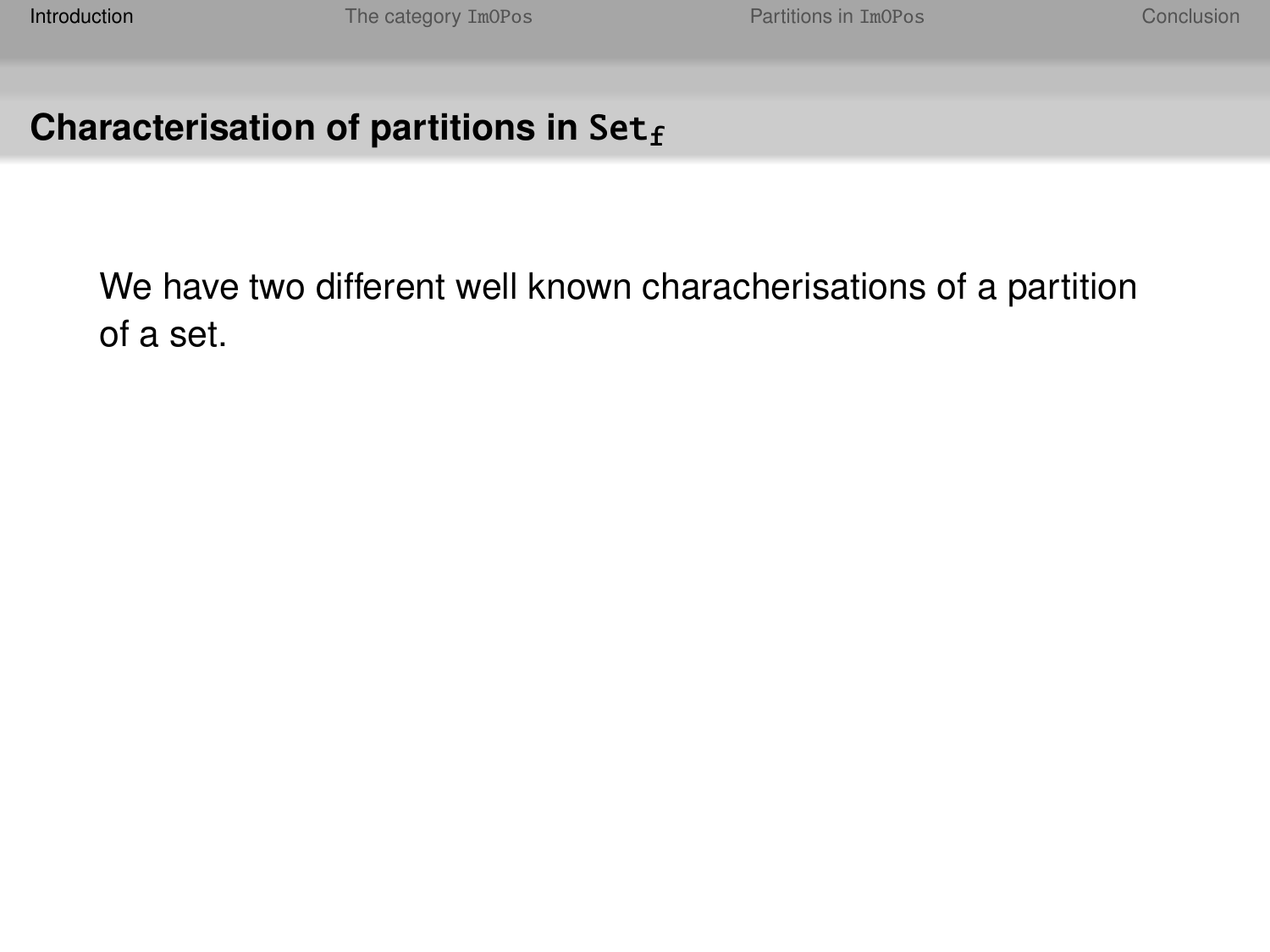We have two different well known characherisations of a partition of a set.

**1 In terms of blocks**: a partition of a set A is a collection of nonempty subsets of A, called blocks, that are mutually disjoint and cover A.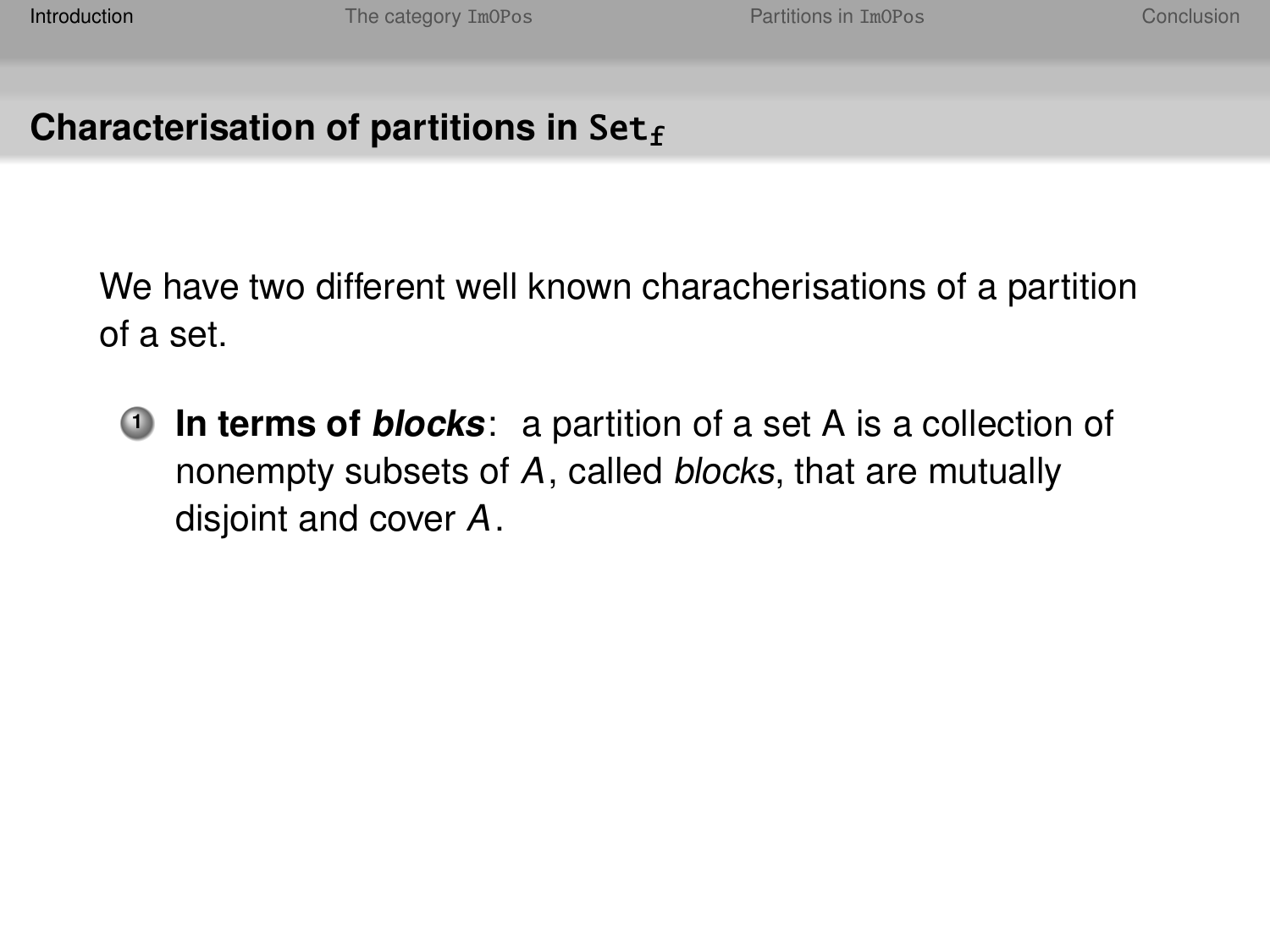We have two different well known characherisations of a partition of a set.

- **1 In terms of blocks**: a partition of a set A is a collection of nonempty subsets of A, called blocks, that are mutually disjoint and cover A.
- **<sup>2</sup> In terms of equivalent relations**: a partition of a set A is the set of equivalence classes of an equivalence relation on A.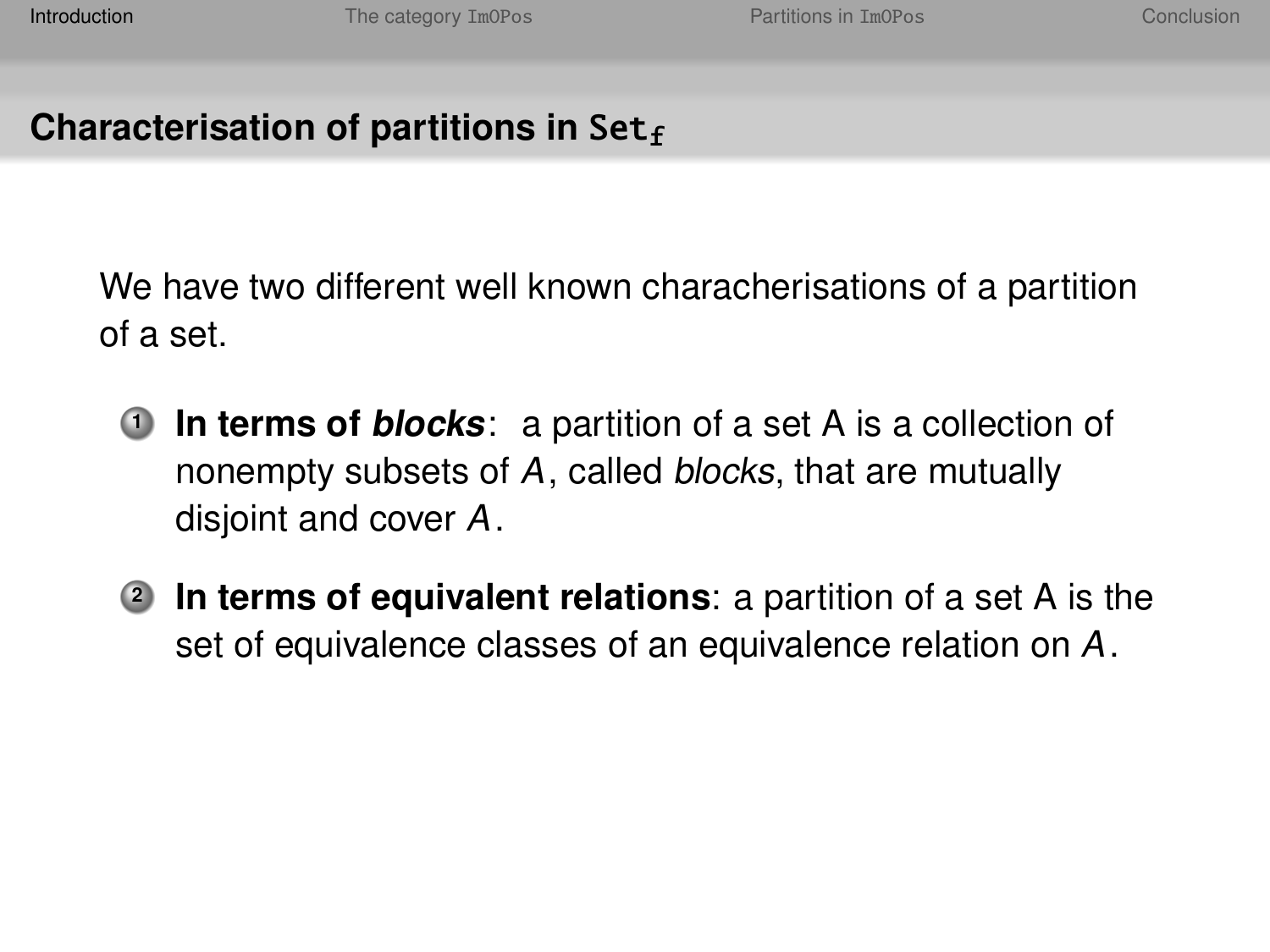We have two different well known characherisations of a partition of a set.

- **1 In terms of blocks**: a partition of a set A is a collection of nonempty subsets of A, called blocks, that are mutually disjoint and cover A.
- **<sup>2</sup> In terms of equivalent relations**: a partition of a set A is the set of equivalence classes of an equivalence relation on A.

In this work we focus on the first characterisation. We will thus present a charactesation of a partition in ImOPos analogous to the first one.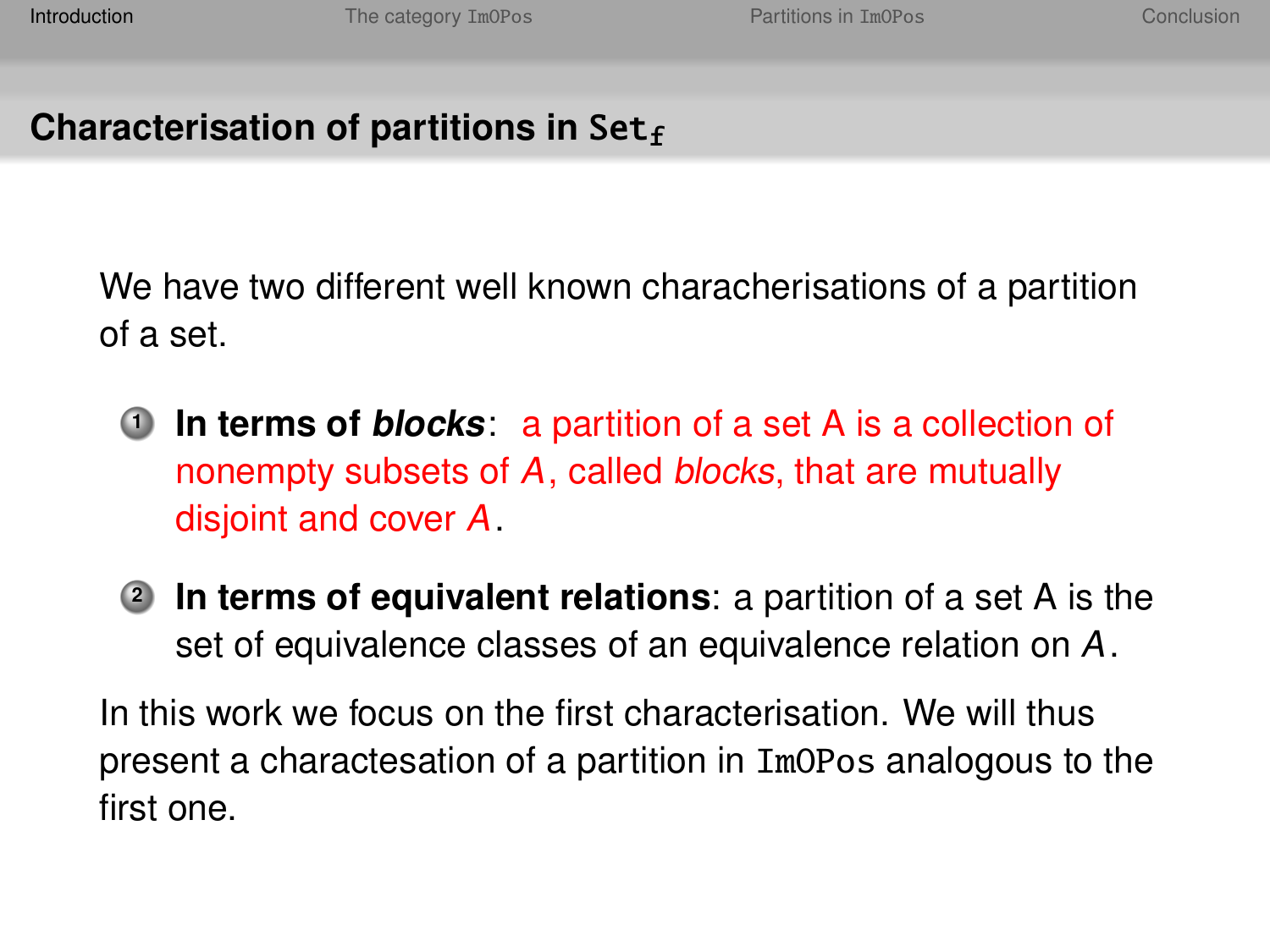# **Image-finite posets**

<span id="page-15-0"></span>Let P be a poset,  $S \subseteq P$ .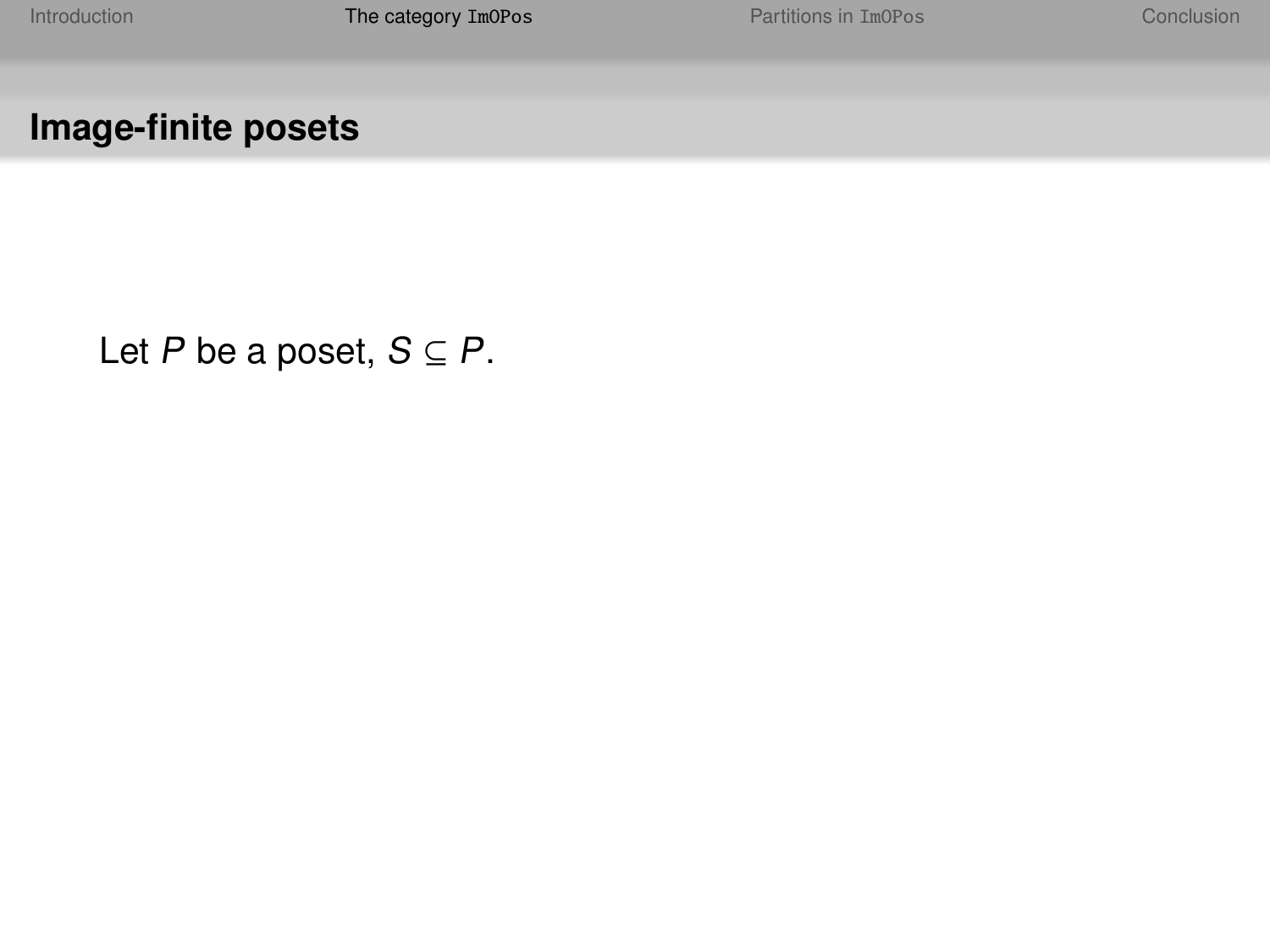**Image-finite posets**

Let P be a poset,  $S \subseteq P$ .

The set

$$
\downarrow S = \{x \in P \mid x \leq y \text{ for } y \in S\}
$$

is the lower set generated by S. We say S is a lower set if  $\downarrow$  S = S. Upper sets are defined analogously using  $\uparrow$ .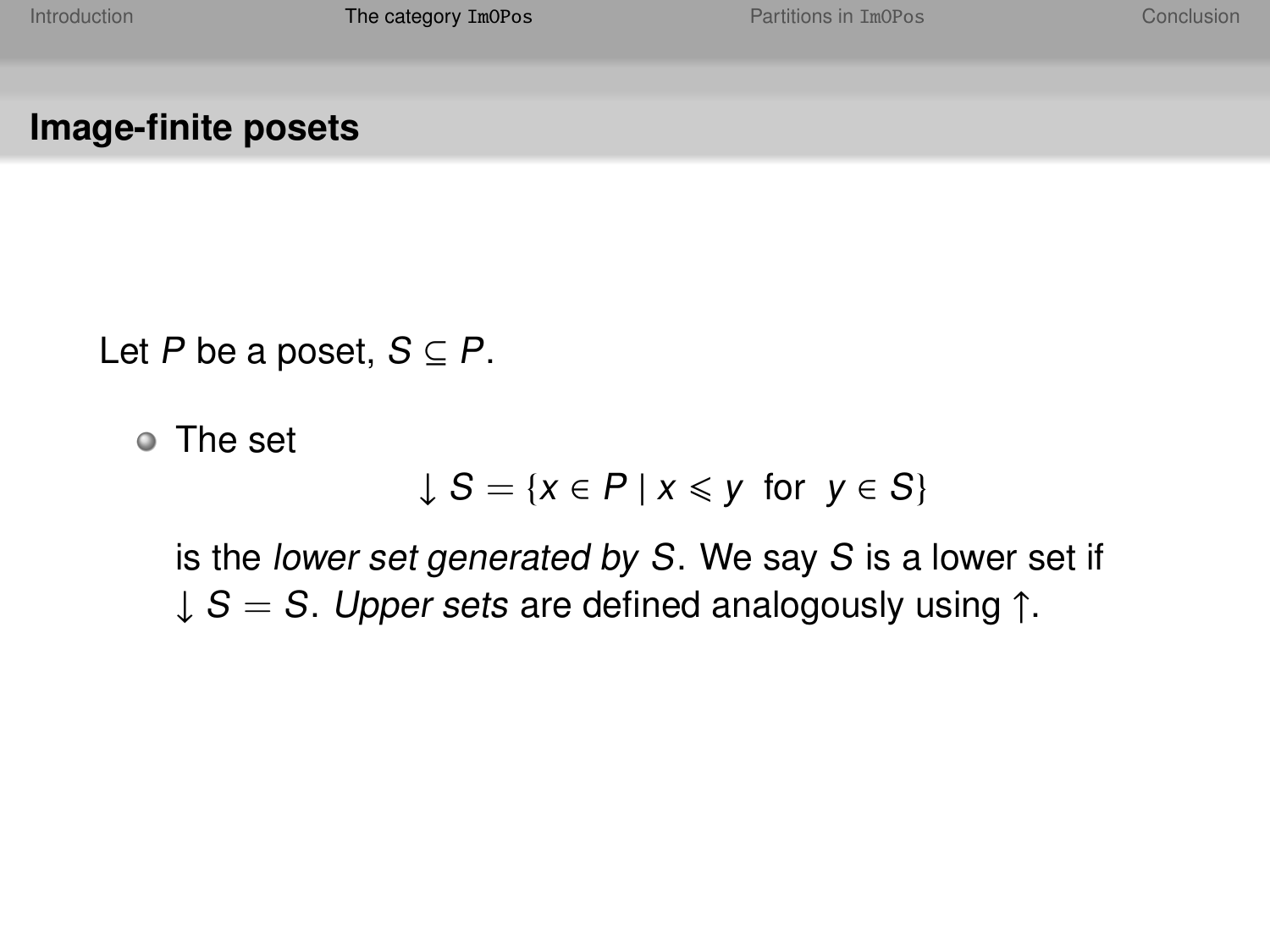**Image-finite posets**

Let P be a poset,  $S \subseteq P$ .

The set

$$
\downarrow S = \{x \in P \mid x \leq y \text{ for } y \in S\}
$$

is the lower set generated by S. We say S is a lower set if  $\downarrow$  S = S. Upper sets are defined analogously using  $\uparrow$ .

P is called image-finite if ↓ S is finite whenever S is finite.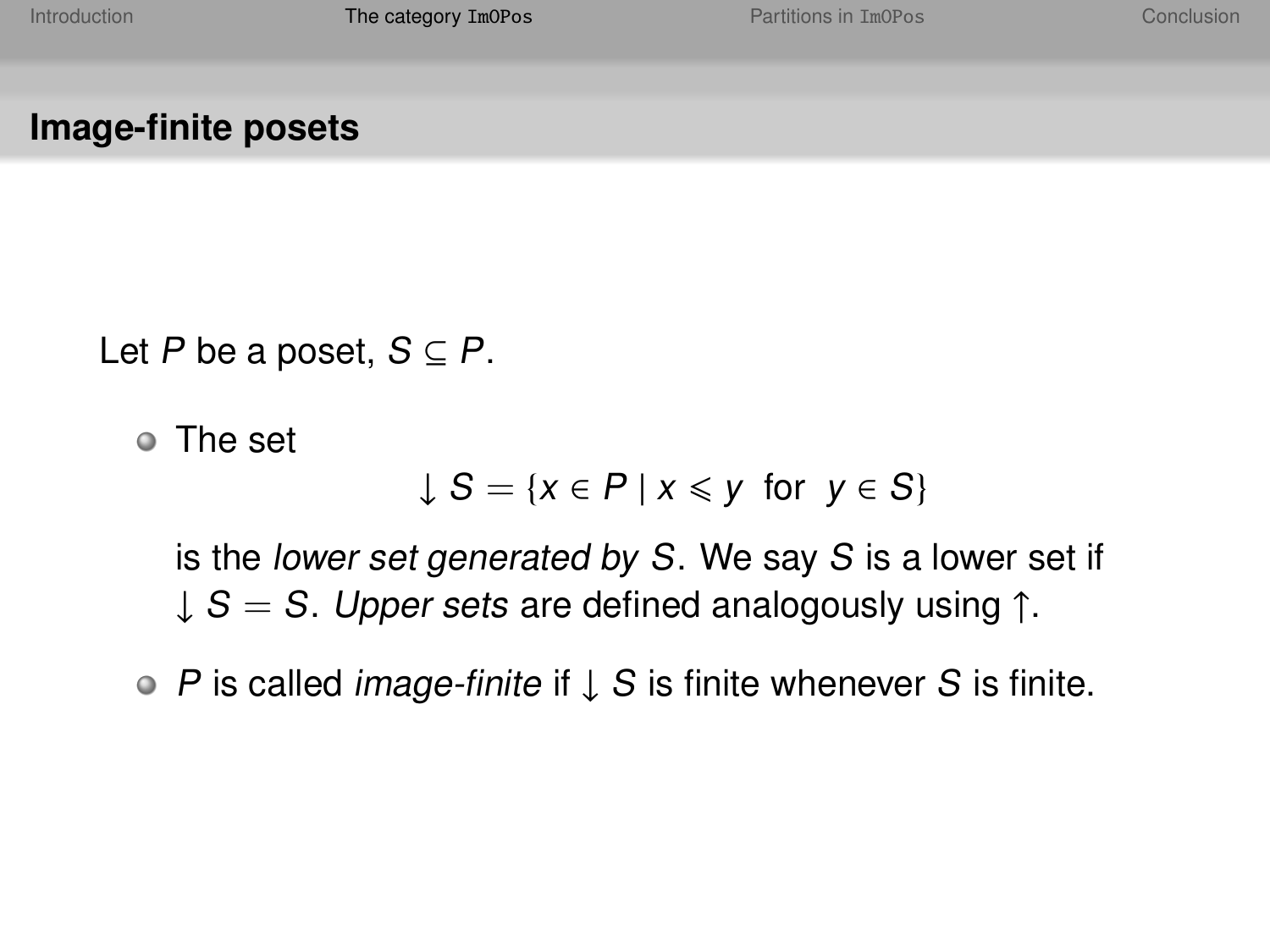# **Open maps**

• An order preserving function  $f : P \to Q$  between posets is called open if whenever  $f(u) \geq v'$  for some  $u \in P$  and  $v' \in Q$ , there is  $v \in P$  such that  $u \geq v$  and  $f(v) = v'$ .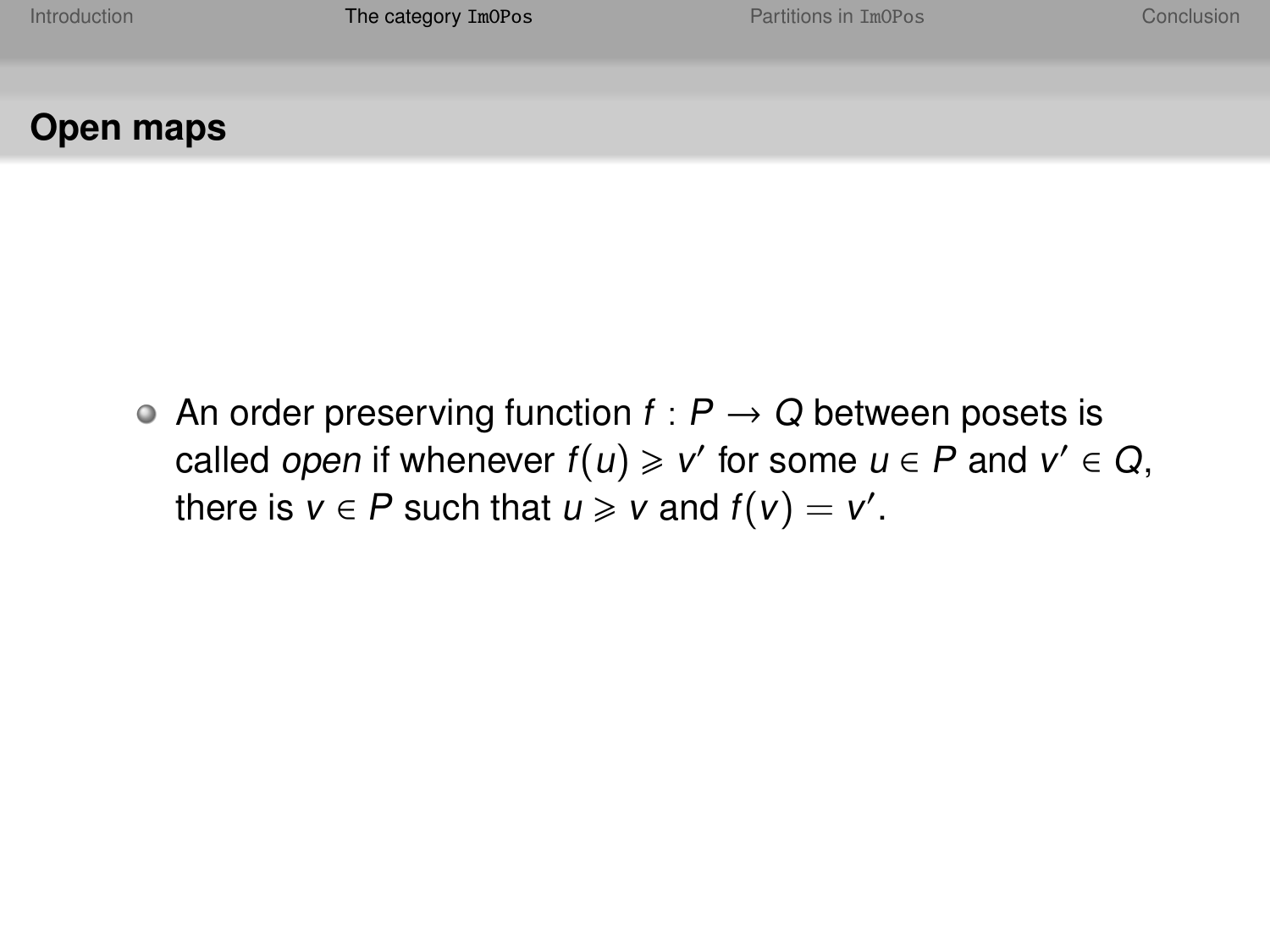# **Open maps**

• An order preserving function  $f : P \to Q$  between posets is called open if whenever  $f(u) \geq v'$  for some  $u \in P$  and  $v' \in Q$ , there is  $v \in P$  such that  $u \geq v$  and  $f(v) = v'$ .

Open maps are also known as bounded morphisms, or p-morphisms.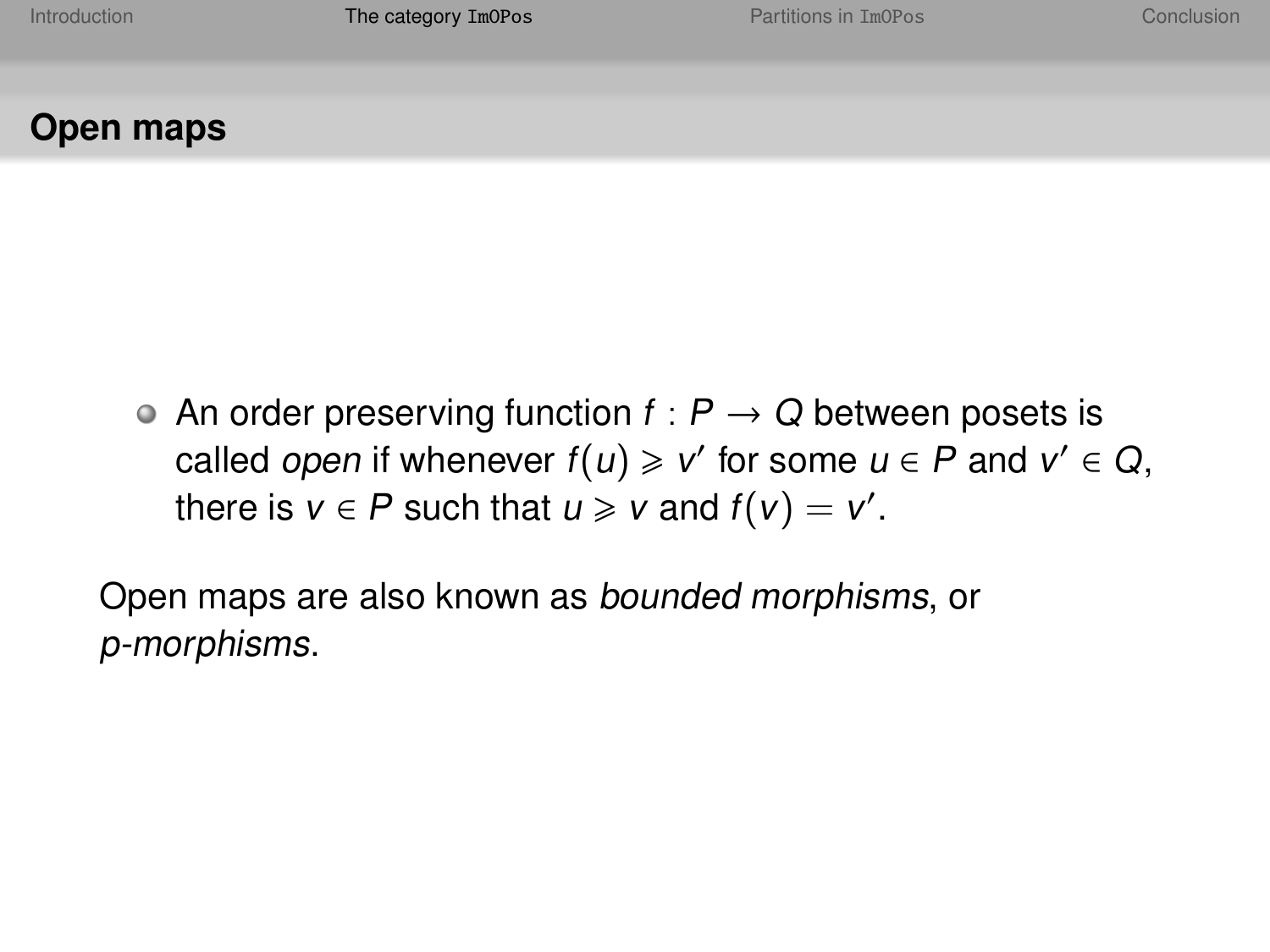• ImOPos is the category of image-finite posets and open maps.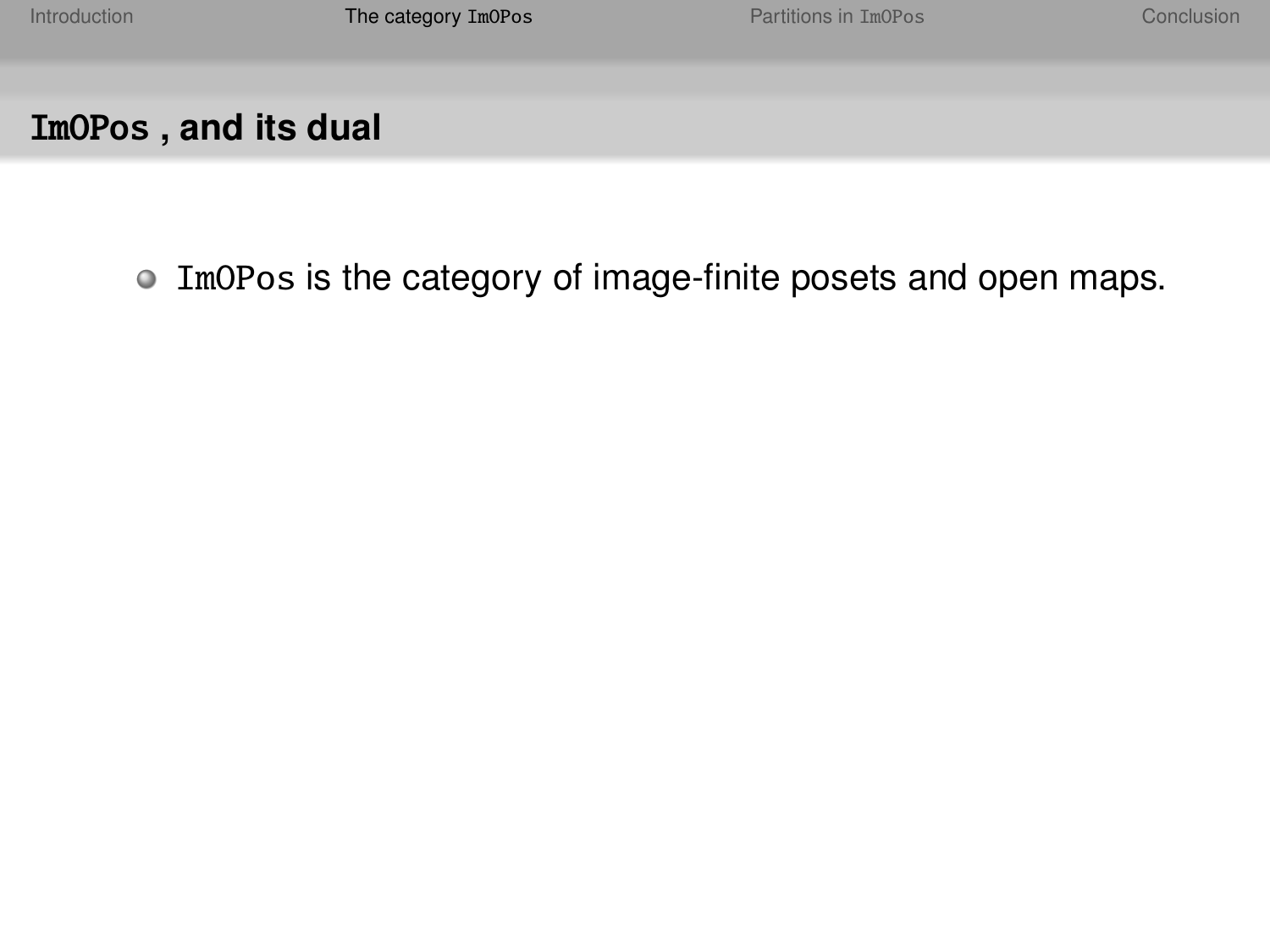- ImOPos is the category of image-finite posets and open maps.
- We observe that ImOPos has an (epi,mono) factorisation system, that is, each morphism factorises as an epimorphism followed by a monomorphism, and this factorisation is essentially unique.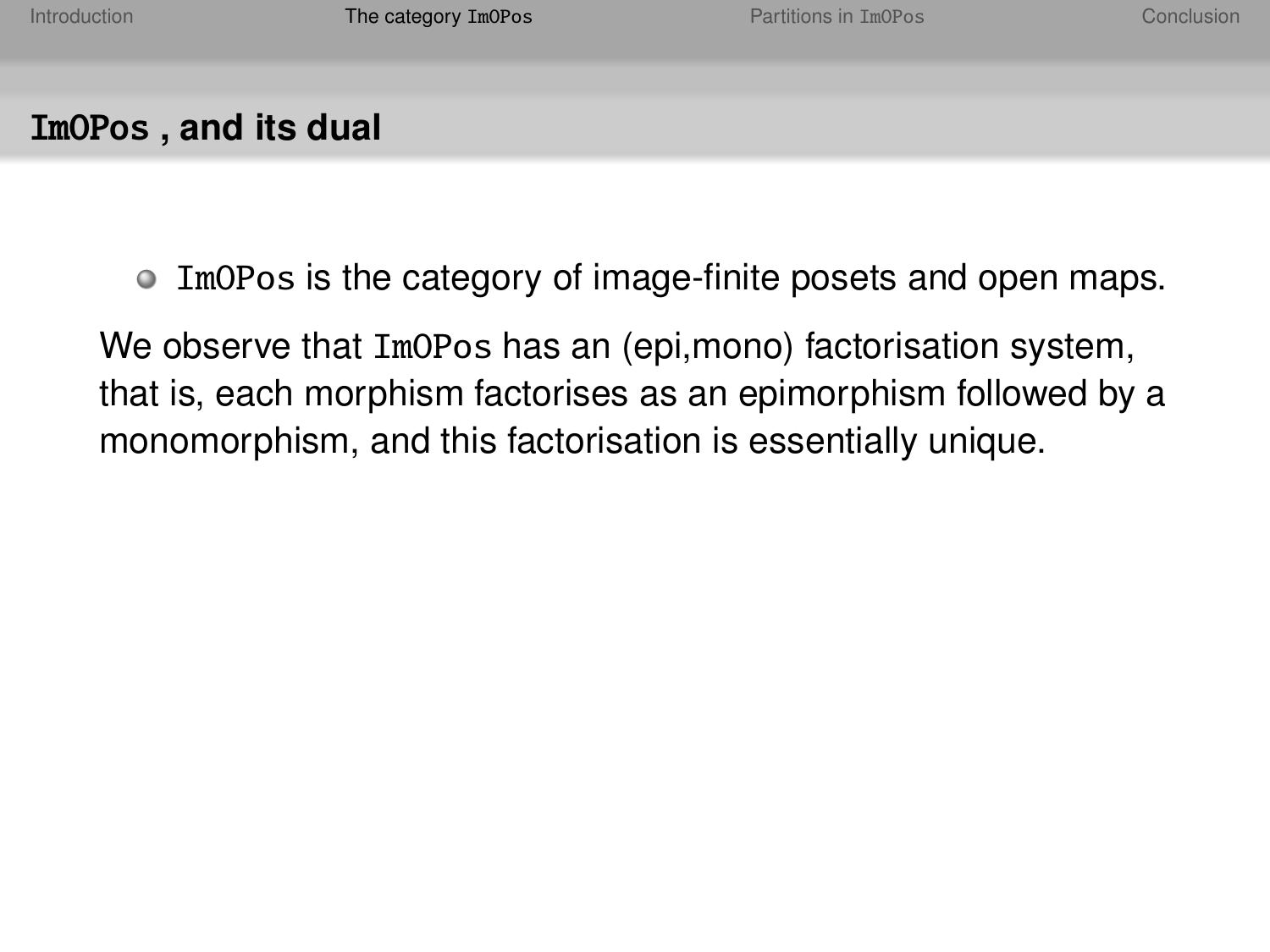$\bullet$  ImOPos is the category of image-finite posets and open maps.

We observe that ImOPos has an (epi,mono) factorisation system, that is, each morphism factorises as an epimorphism followed by a monomorphism, and this factorisation is essentially unique. Further, in ImOPos epimorphism are precisely surjective open maps.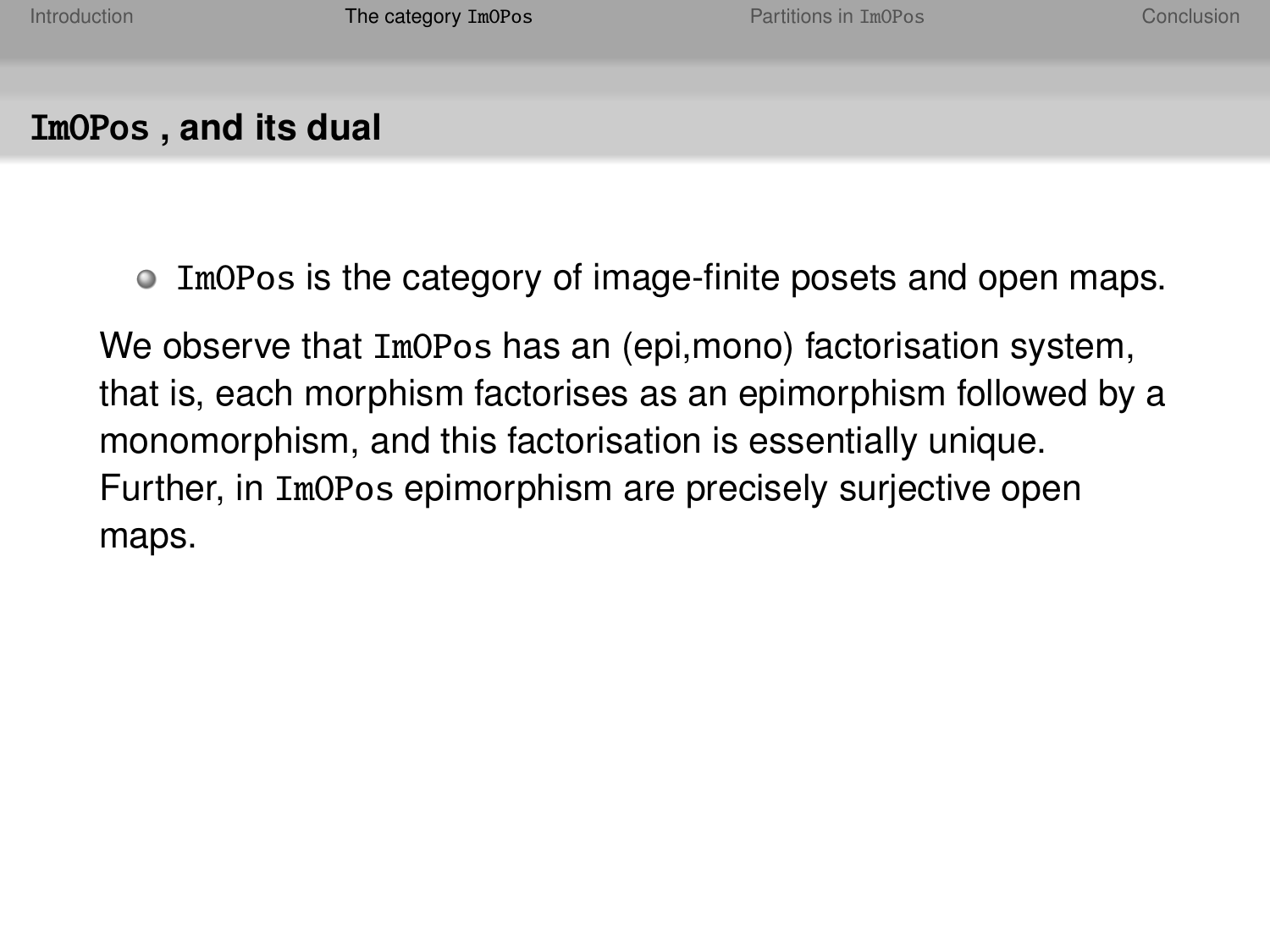$\bullet$  ImOPos is the category of image-finite posets and open maps.

We observe that ImOPos has an (epi,mono) factorisation system, that is, each morphism factorises as an epimorphism followed by a monomorphism, and this factorisation is essentially unique. Further, in ImOPos epimorphism are precisely surjective open maps.

In G. Bezhanishvili, and N. Bezhanishvili, Profinite Heyting algebras, Order, 25, 2008, 3, 211–227,

Guram and Nick Bezhanishvili prove that

• ImOPos is dually equivalent to the category ProHA of Profinite Heyting Algebras and their complete homomorphisms.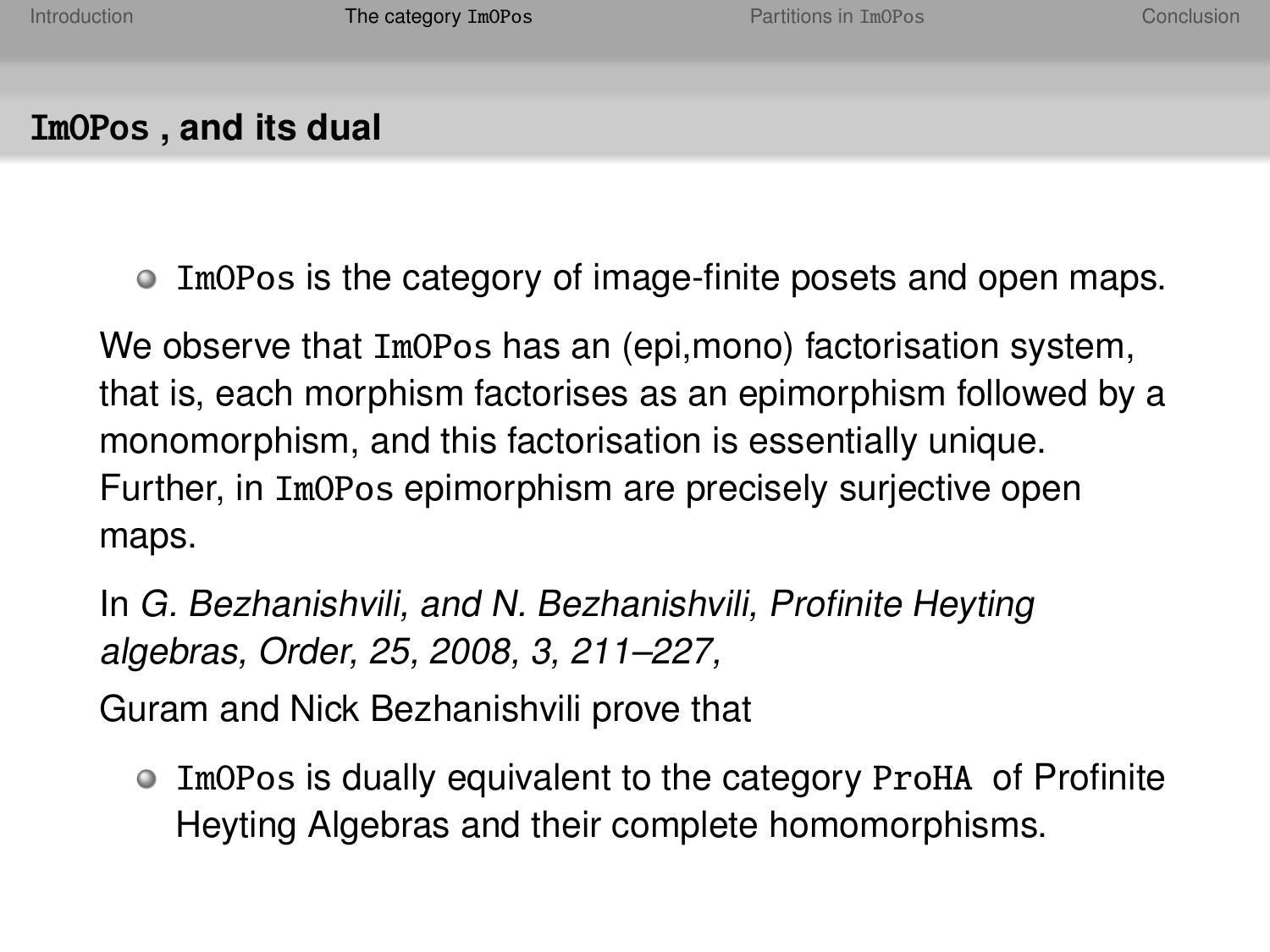# **Open partitions as fibres**

#### **Definition**

An open partition of an image-finite poset  $P$  is a set-theoretic partition  $\pi = \{B_q \mid q \in Q\}$  of P that is induced by some surjective open map  $f: P \to Q$  onto an image-finite poset Q. That is, for each  $q \in Q$ ,

<span id="page-24-0"></span>
$$
B_q = f^{-1}(q) = \{p \in P \mid f(p) = q\}.
$$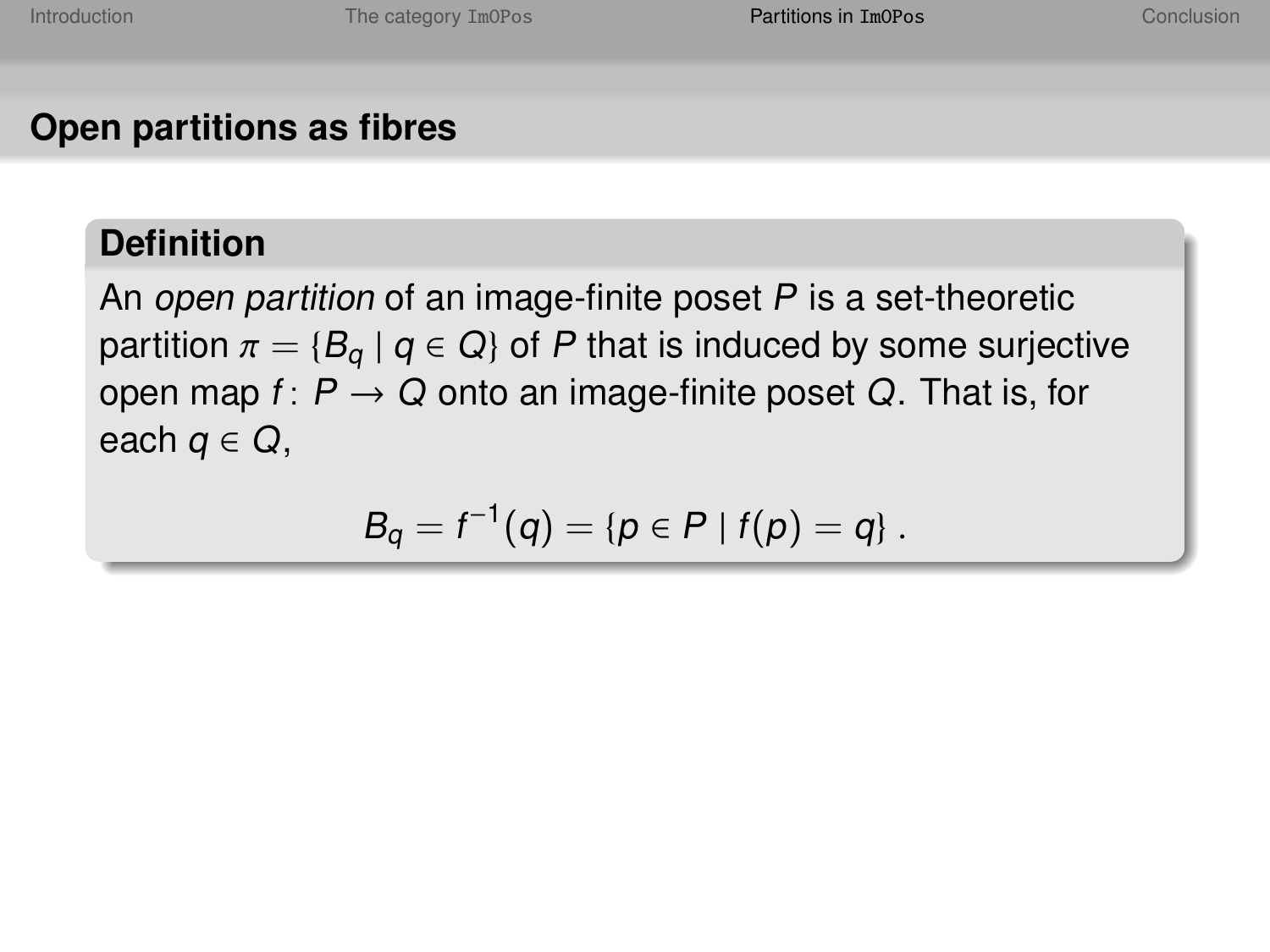# **Open partitions as fibres**

#### **Definition**

An open partition of an image-finite poset  $P$  is a set-theoretic partition  $\pi = \{B_q \mid q \in Q\}$  of P that is induced by some surjective open map  $f: P \rightarrow Q$  onto an image-finite poset Q. That is, for each  $q \in Q$ ,

$$
B_q = f^{-1}(q) = \{p \in P \mid f(p) = q\}.
$$

It follows that an open partition  $\pi$  of P carries a canonical underlying partial order defined as

$$
B_q \leq B_u \text{ if and only if } q \leq u \text{ in } Q.
$$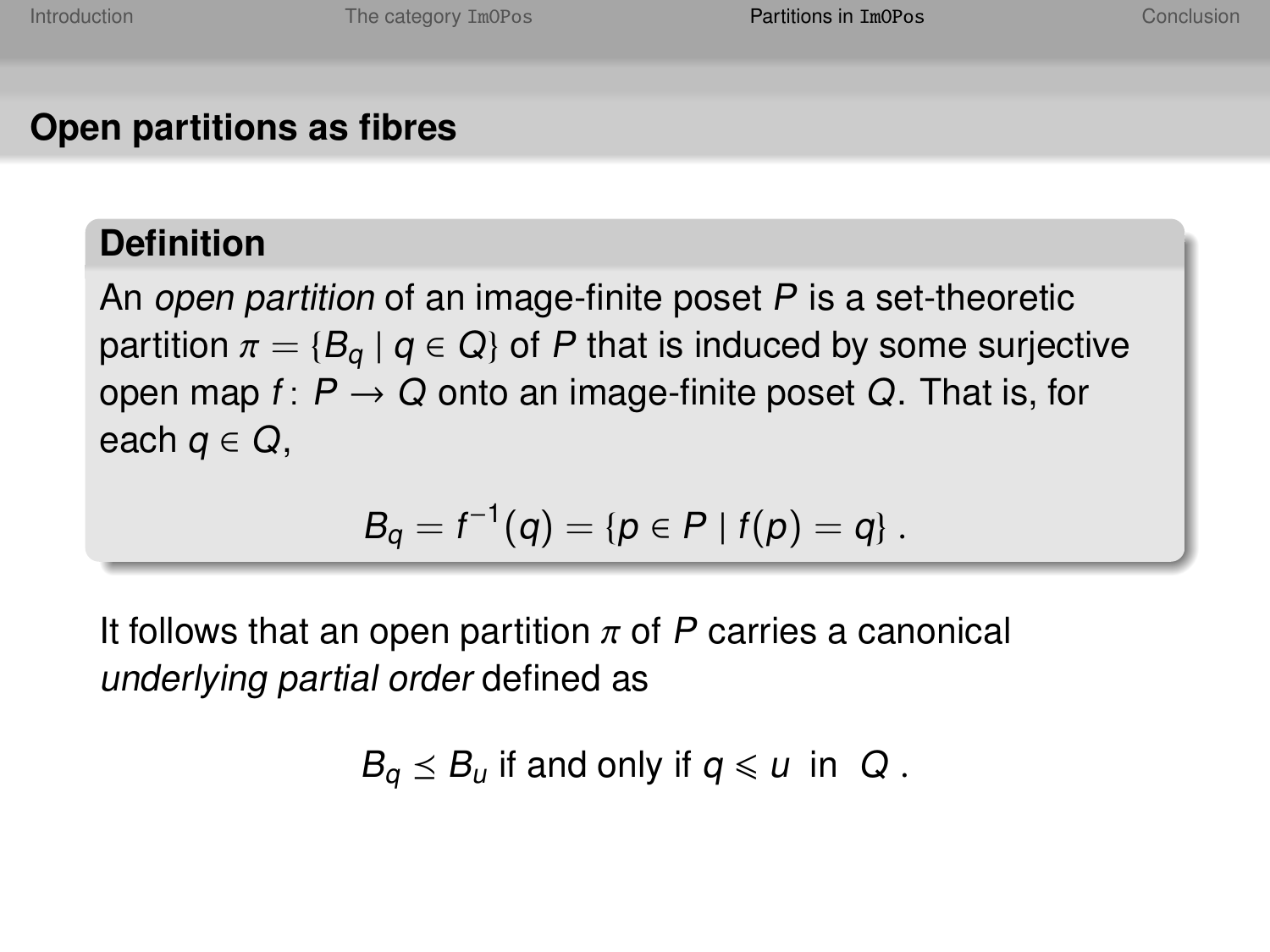# **Open partitions as fibres**

#### **Definition**

An open partition of an image-finite poset  $P$  is a set-theoretic partition  $\pi = \{B_q \mid q \in Q\}$  of P that is induced by some surjective open map  $f: P \rightarrow Q$  onto an image-finite poset Q. That is, for each  $q \in Q$ ,

$$
B_q = f^{-1}(q) = \{p \in P \mid f(p) = q\}.
$$

It follows that an open partition  $\pi$  of P carries a canonical underlying partial order defined as

$$
B_q \leq B_u \text{ if and only if } q \leq u \text{ in } Q.
$$

Note that  $\pi$ , regarded as a poset under  $\leq$ , is an isomorphic copy of  $\Omega$ .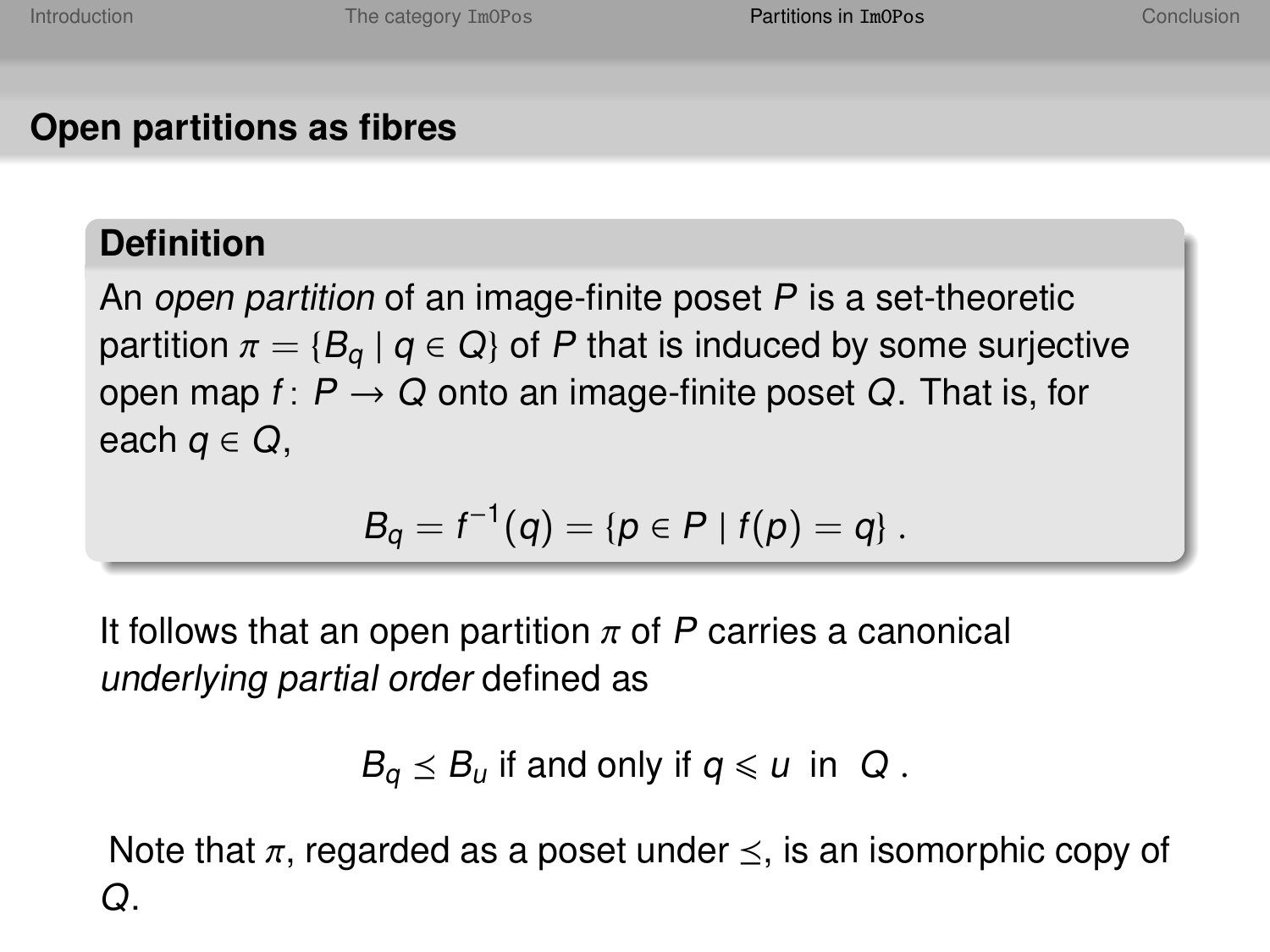# **Characterisation of open partitions**

#### **Theorem (Characterisation of open partitions)**

Let P be an image-finite poset, and let  $\pi = \{B_i \mid i \in I\}$  be a<br>set-theoretic partition of P, where Lis some index set. The set-theoretic partition of P, where I is some index set. Then  $\pi$  is an open partition of P if and only if for each  $B_i \in \pi$  there exist a subset  $J \subseteq I$  such that

<span id="page-27-0"></span>
$$
\uparrow B_i = \bigcup_{j \in J} B_j \ . \tag{1}
$$

In this case, the underlying order  $\leq$  of  $\pi$  is uniquely determined by

 $B_i \leq B_j$  iff  $B_j \subseteq \uparrow B_i$  iff there are  $x \in B_i$ ,  $y \in B_j$  with  $x \leq y$ ,

for each  $B_i, B_j \in \pi$ .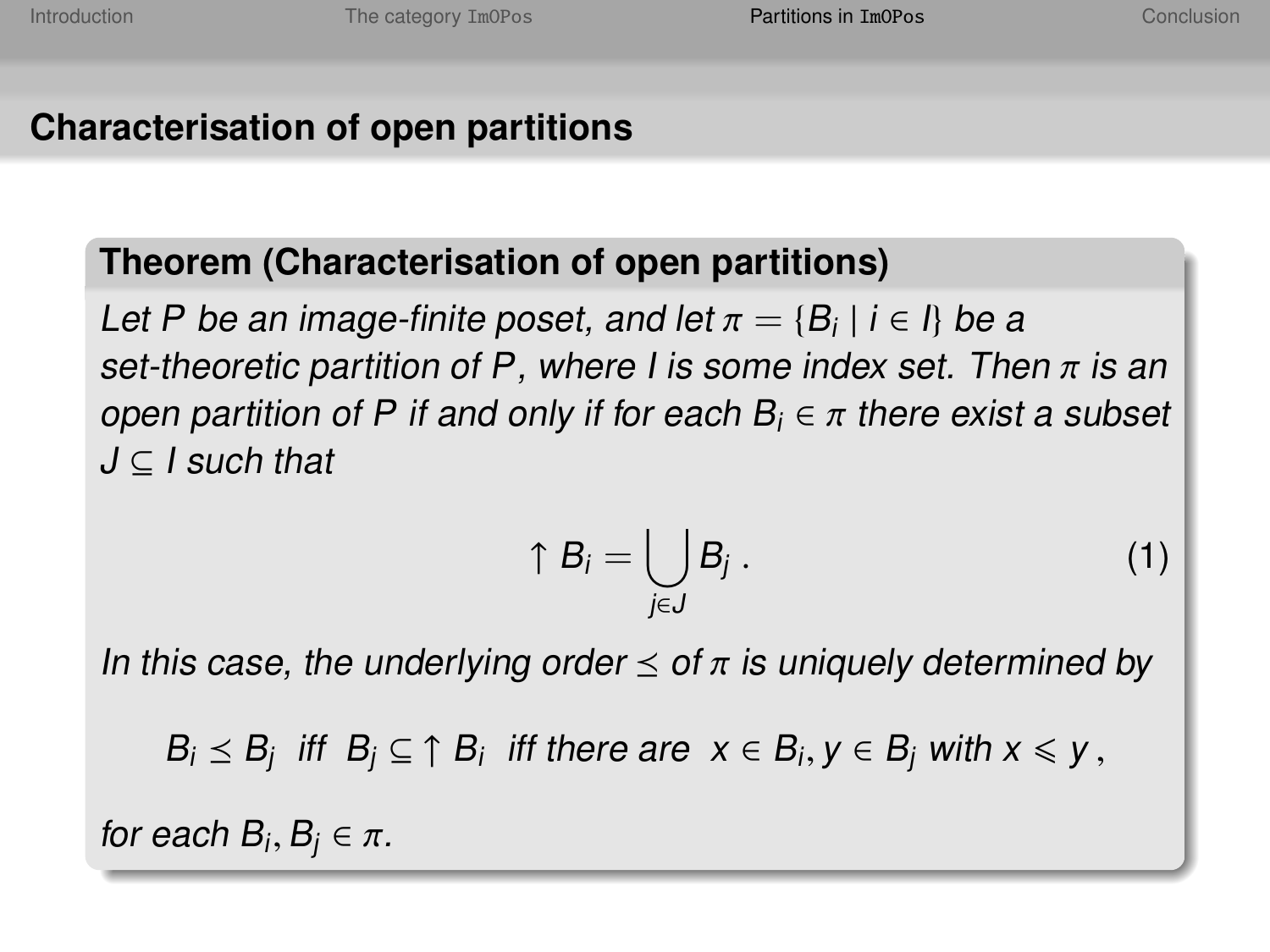## **Example**



**Figure:** Two set-theoretic partitions of a poset. While  $\pi$  is open,  $\pi'$  is not.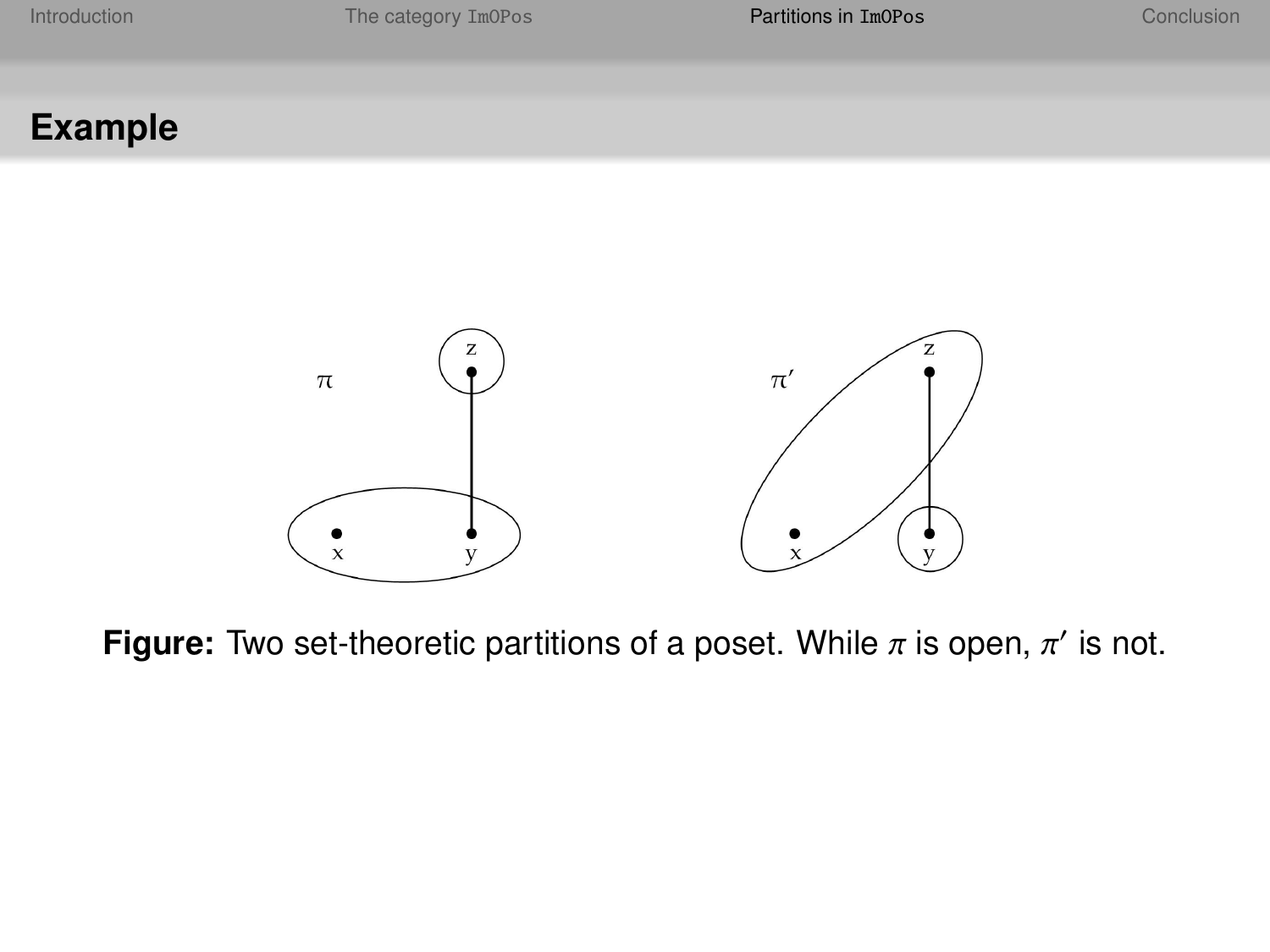One interesting point of the proof is to show that  $\leq$  is a partial order on  $\pi$ . Recall that

 $B_i \leq B_j$  iff there are  $x \in B_i$ ,  $y \in B_j$  with  $x \leq y$ ,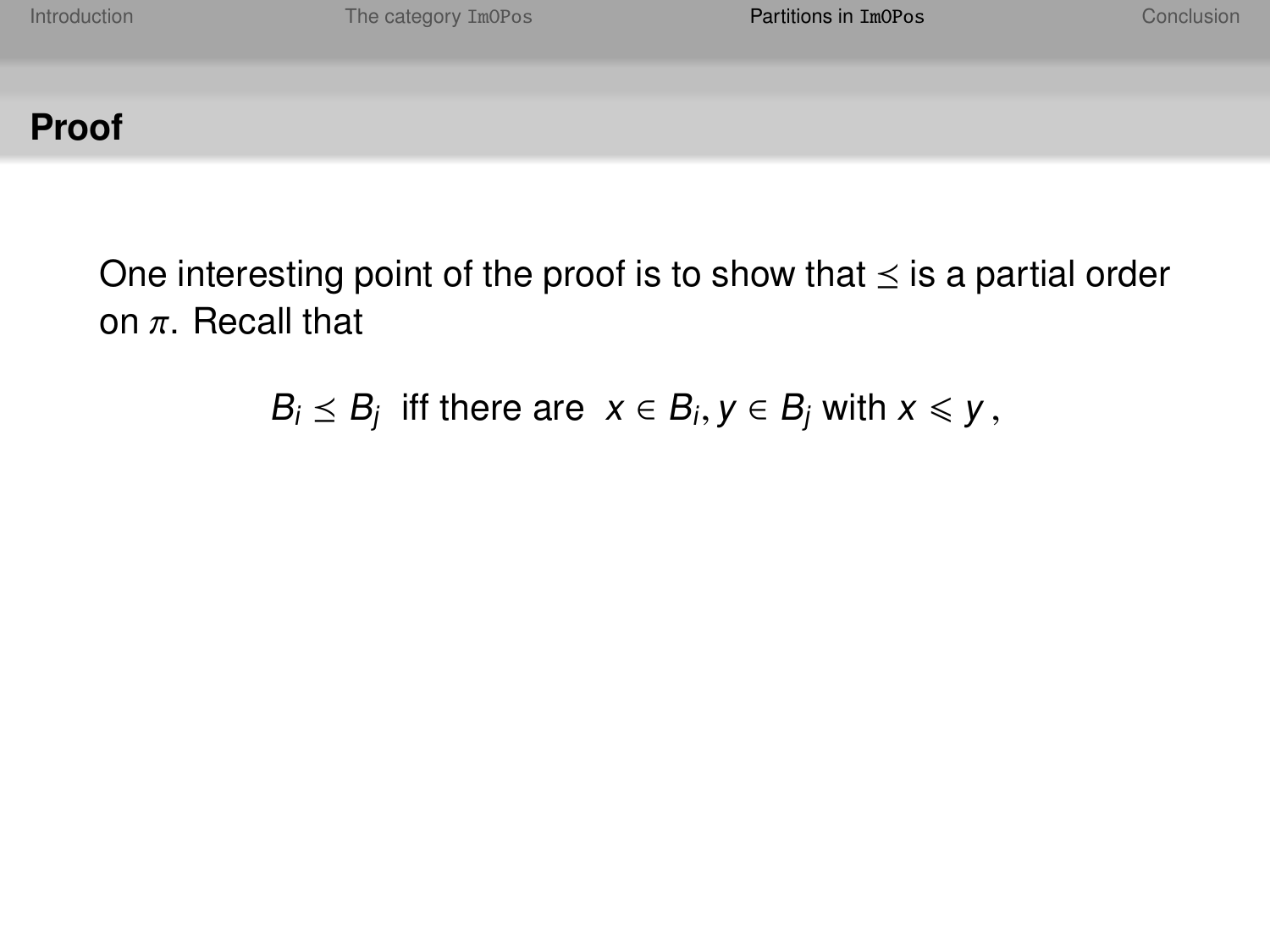One interesting point of the proof is to show that  $\leq$  is a partial order on  $\pi$ . Recall that

$$
B_i \leq B_j \text{ iff there are } x \in B_i, y \in B_j \text{ with } x \leq y,
$$

One can immediately check that  $\leq$  is reflexive and transitive.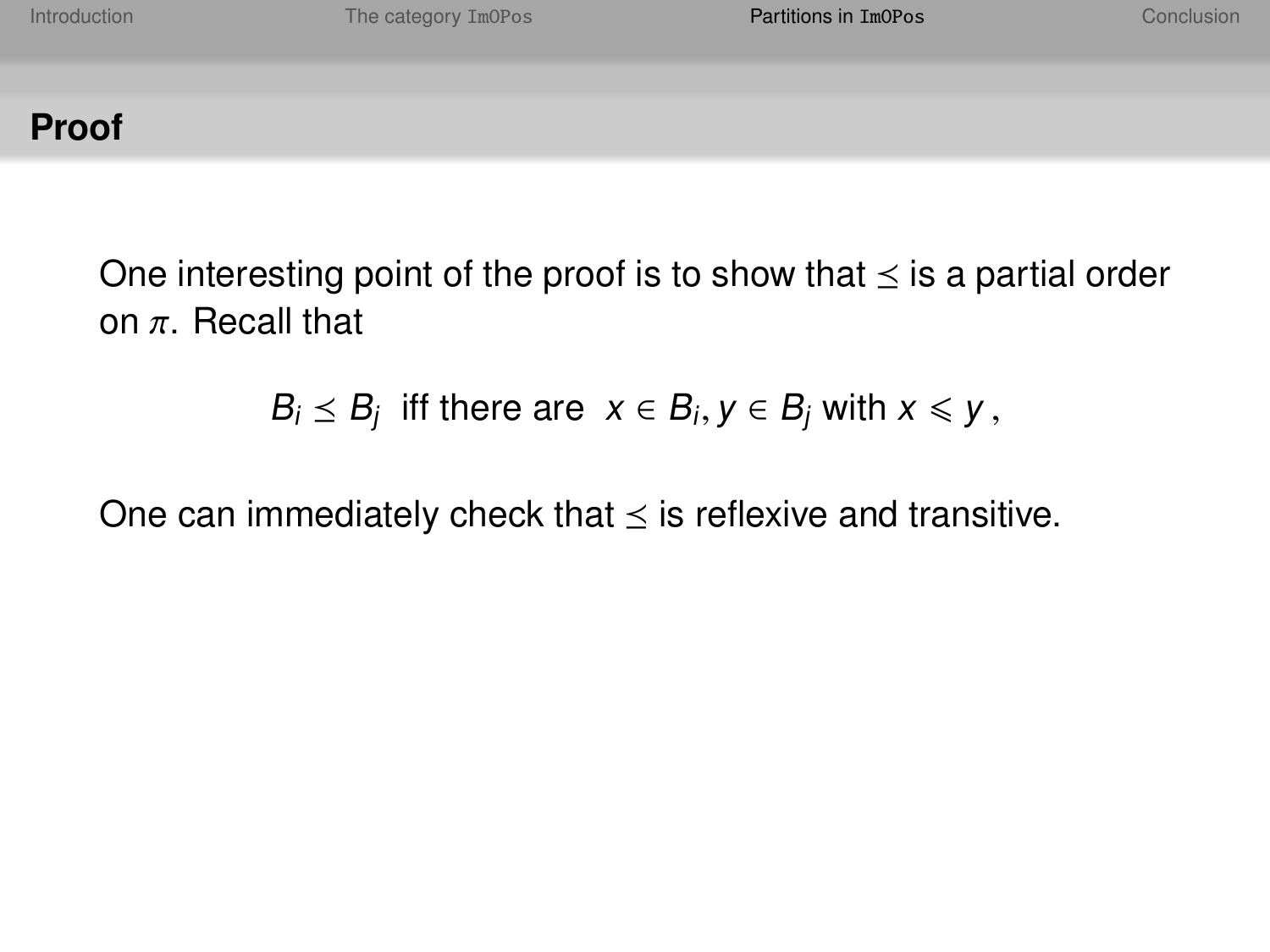One interesting point of the proof is to show that  $\leq$  is a partial order on  $\pi$  Recall that

$$
B_i \leq B_j \text{ iff there are } x \in B_i, y \in B_j \text{ with } x \leq y,
$$

One can immediately check that  $\leq$  is reflexive and transitive.

Let  $B_i$ ,  $B_j \in \pi$  be such that  $B_i \le B_j$  and  $B_j \le B_i$ . Let  $x \in B_i$ . Since  $B_i \times B_i$  there  $B_j \leq B_i$  there exists  $y \in B_j$  such that  $y \leqslant x$ . Since  $B_i \leq B_j$  there exists  $z \in B_i$  such that  $z \leq y \leq x$ .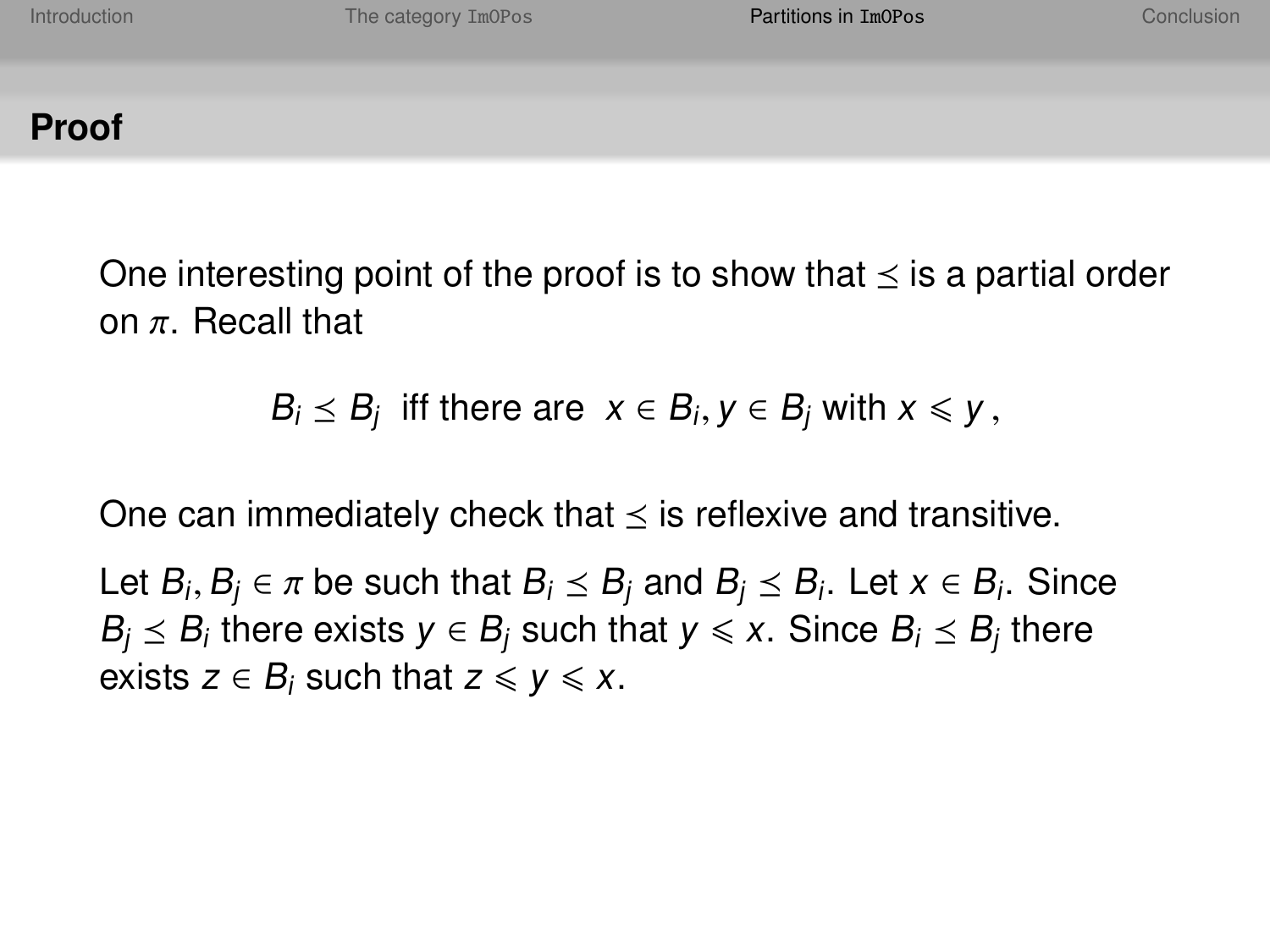One interesting point of the proof is to show that  $\leq$  is a partial order on  $\pi$  Recall that

$$
B_i \leq B_j \text{ iff there are } x \in B_i, y \in B_j \text{ with } x \leq y,
$$

One can immediately check that  $\leq$  is reflexive and transitive.

Let  $B_i$ ,  $B_j \in \pi$  be such that  $B_i \le B_j$  and  $B_j \le B_i$ . Let  $x \in B_i$ . Since  $B_i \times B_i$  there  $B_j \leq B_i$  there exists  $y \in B_j$  such that  $y \leqslant x$ . Since  $B_i \leq B_j$  there exists  $z \in B_i$  such that  $z \leq y \leq x$ . Iterating, since P is *image-finite*, and thus  $\downarrow$  x is finite, we will find  $p \in B_i$  and  $q \in B_i$  satisfying  $p \le q \le p$ . Since  $\pi$  is a partition, we obtain  $B_i = \dot{B_i}$ . Thus, the relation  $\le$  is antisymmetric, and it is a partial order on  $\pi$ . relation  $\leq$  is antisymmetric, and it is a partial order on  $\pi$ .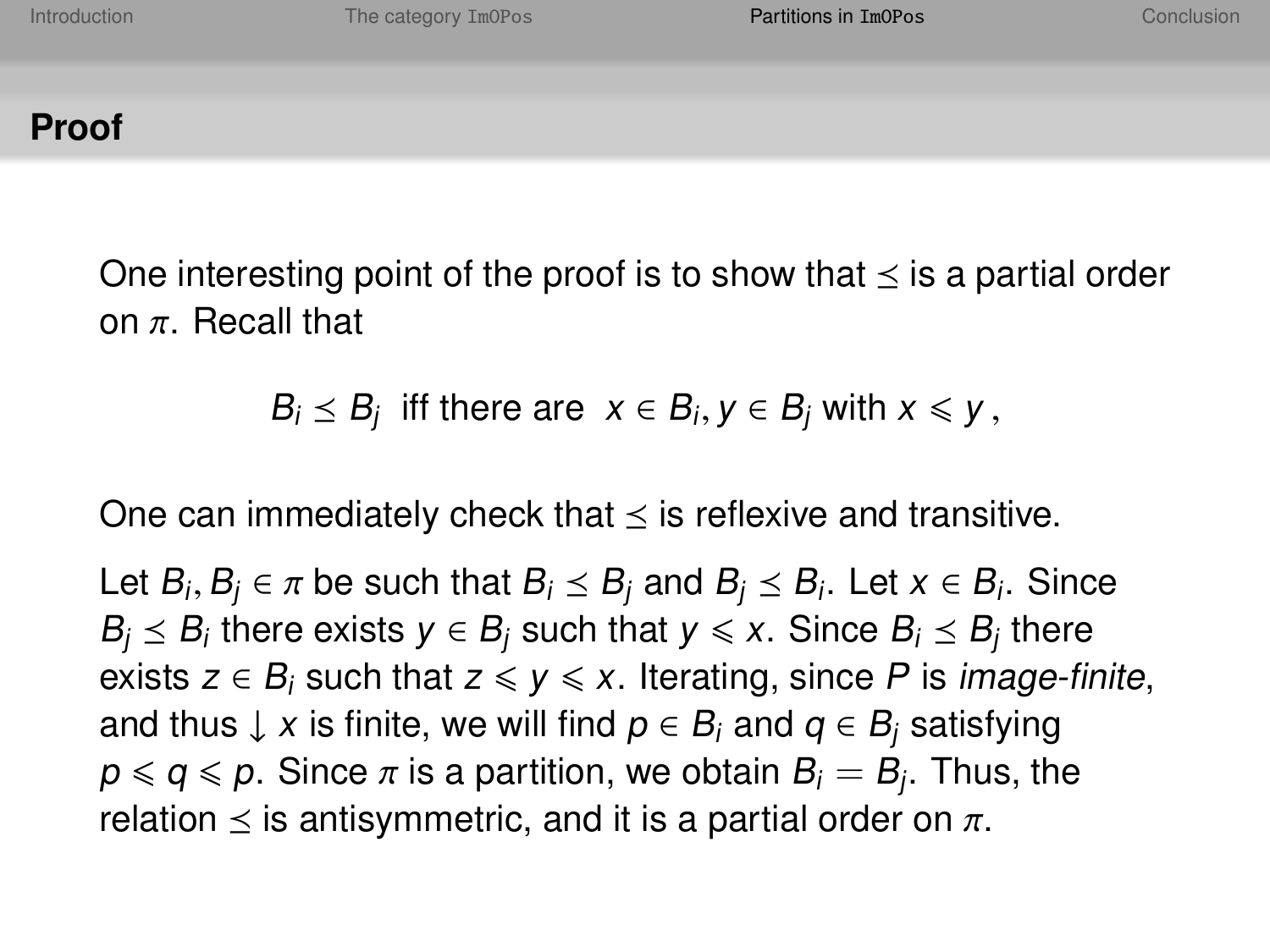Consider the rational interval  $[0, 1]_{\mathbb{Q}}$ .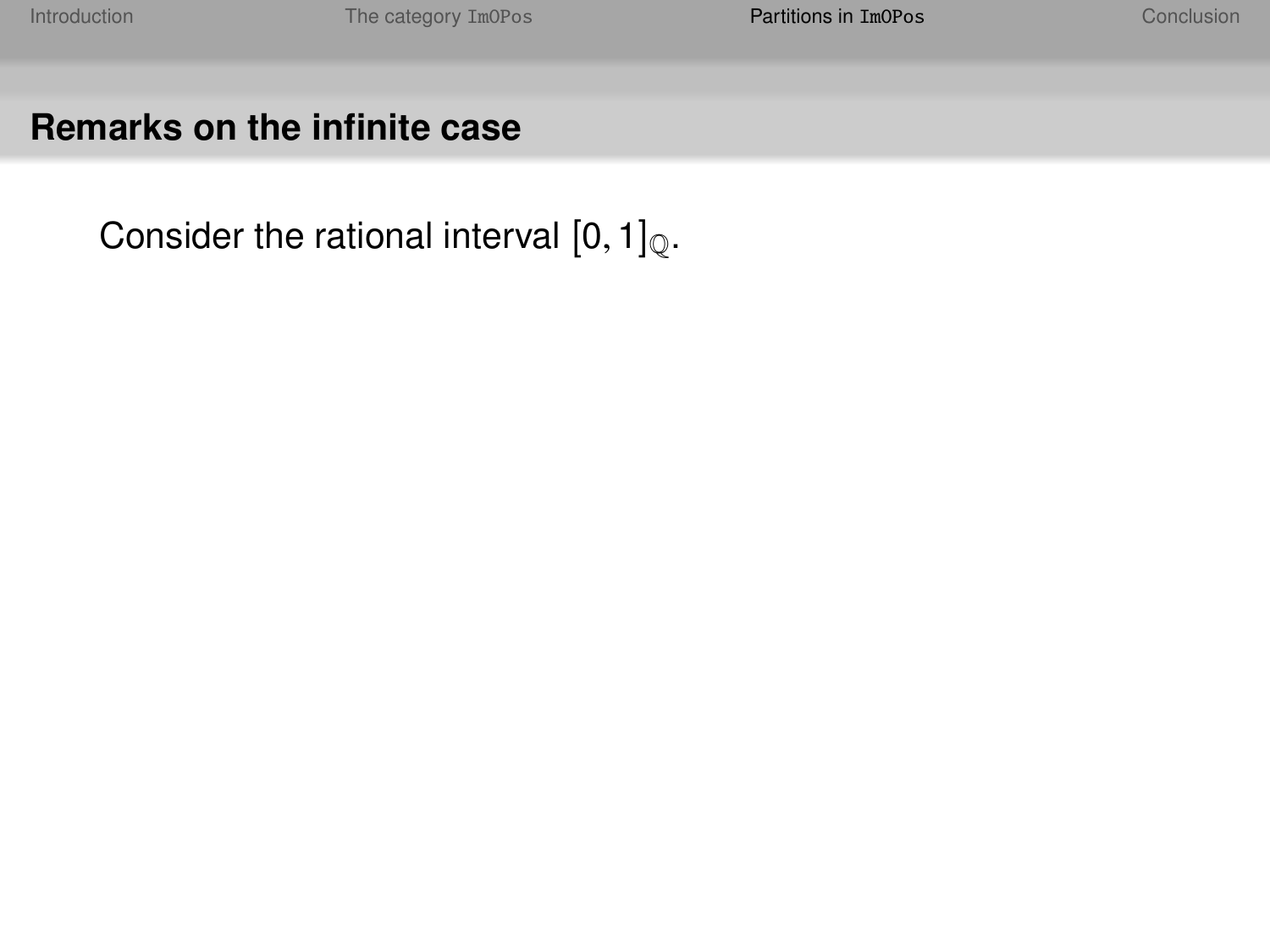Consider the rational interval  $[0, 1]_{\odot}$ .

Let  $\pi = \{B_0, B_1, B_2\}$  be a set-theoretic partition, with

$$
B_0 = \{0\}, \quad B_1 = \left\{\frac{1}{n} \mid n \in \mathbb{N}\right\}, \quad B_2 = [0,1]_{\mathbb{Q}} \setminus (B_0 \cup B_1).
$$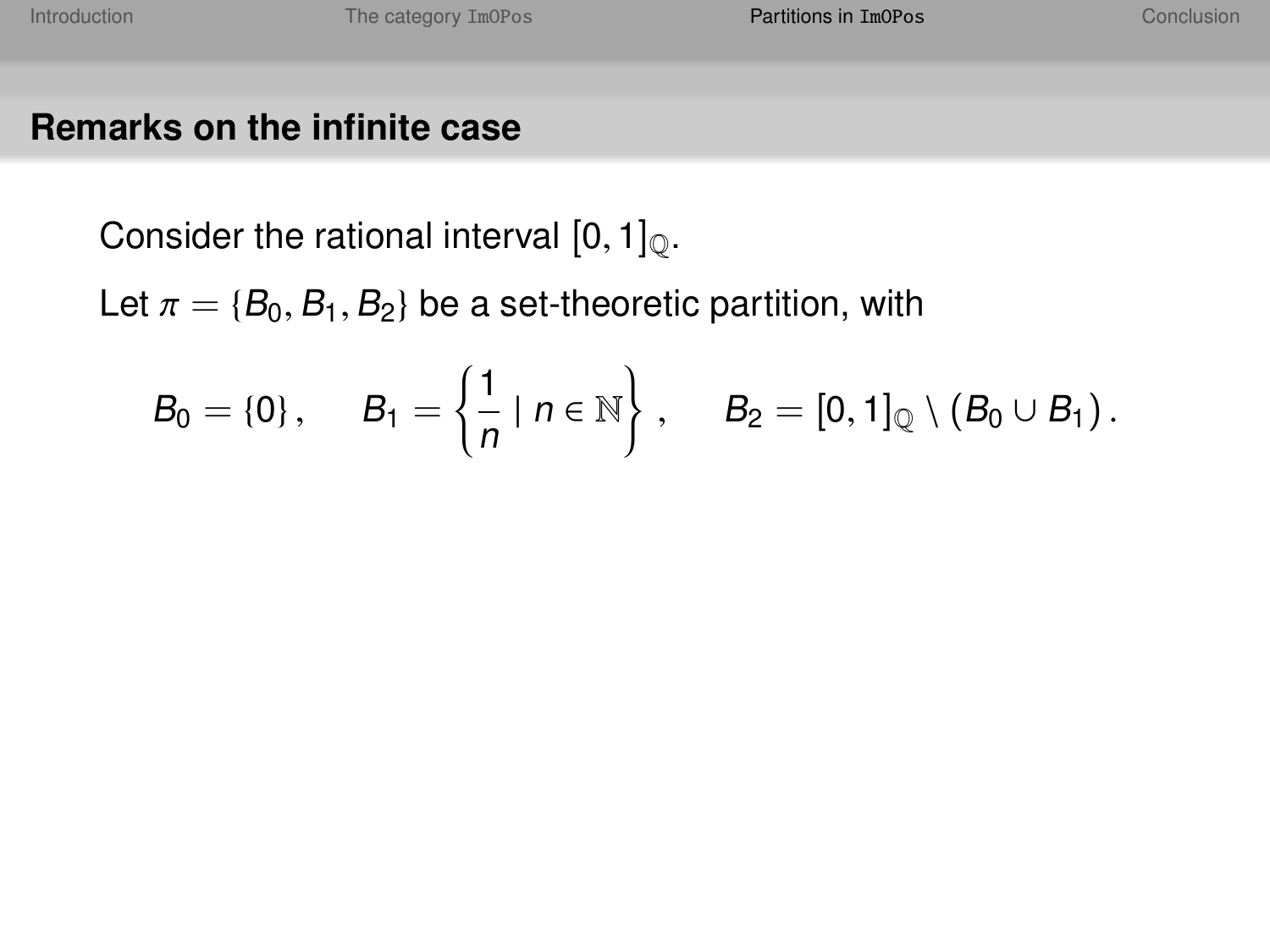Consider the rational interval  $[0, 1]_{\odot}$ .

Let  $\pi = \{B_0, B_1, B_2\}$  be a set-theoretic partition, with

$$
B_0 = \{0\}, \quad B_1 = \left\{\frac{1}{n} \mid n \in \mathbb{N}\right\}, \quad B_2 = [0,1]_{\mathbb{Q}} \setminus (B_0 \cup B_1).
$$

We observe that

$$
\uparrow B_0=B_0\cup B_1\cup B_2\,,\quad \uparrow B_1=\uparrow B_2=B_1\cup B_2\,.
$$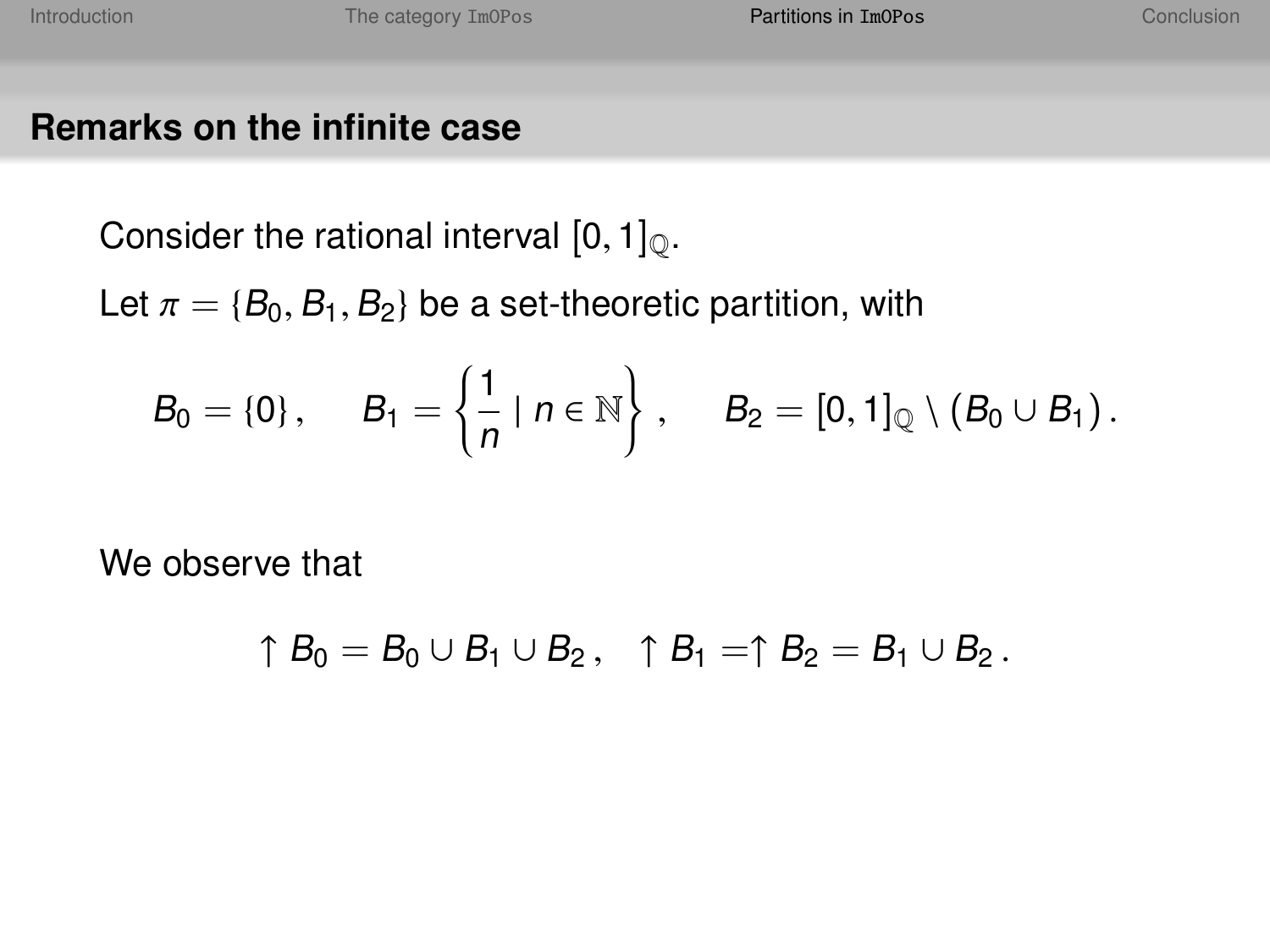Consider the rational interval  $[0, 1]_0$ .

Let  $\pi = \{B_0, B_1, B_2\}$  be a set-theoretic partition, with

$$
B_0=\{0\},\hspace{0.5cm}B_1=\left\{\frac{1}{n}\mid n\in\mathbb{N}\right\},\hspace{0.5cm}B_2=[0,1]_\mathbb{Q}\setminus\left(B_0\cup B_1\right).
$$

We observe that

$$
\uparrow B_0=B_0\cup B_1\cup B_2\,,\quad \uparrow B_1=\uparrow B_2=B_1\cup B_2\,.
$$

Thus, the set-theoretic partition  $\pi$  satisfies Condition [\(1\)](#page-27-0) in the Theorem.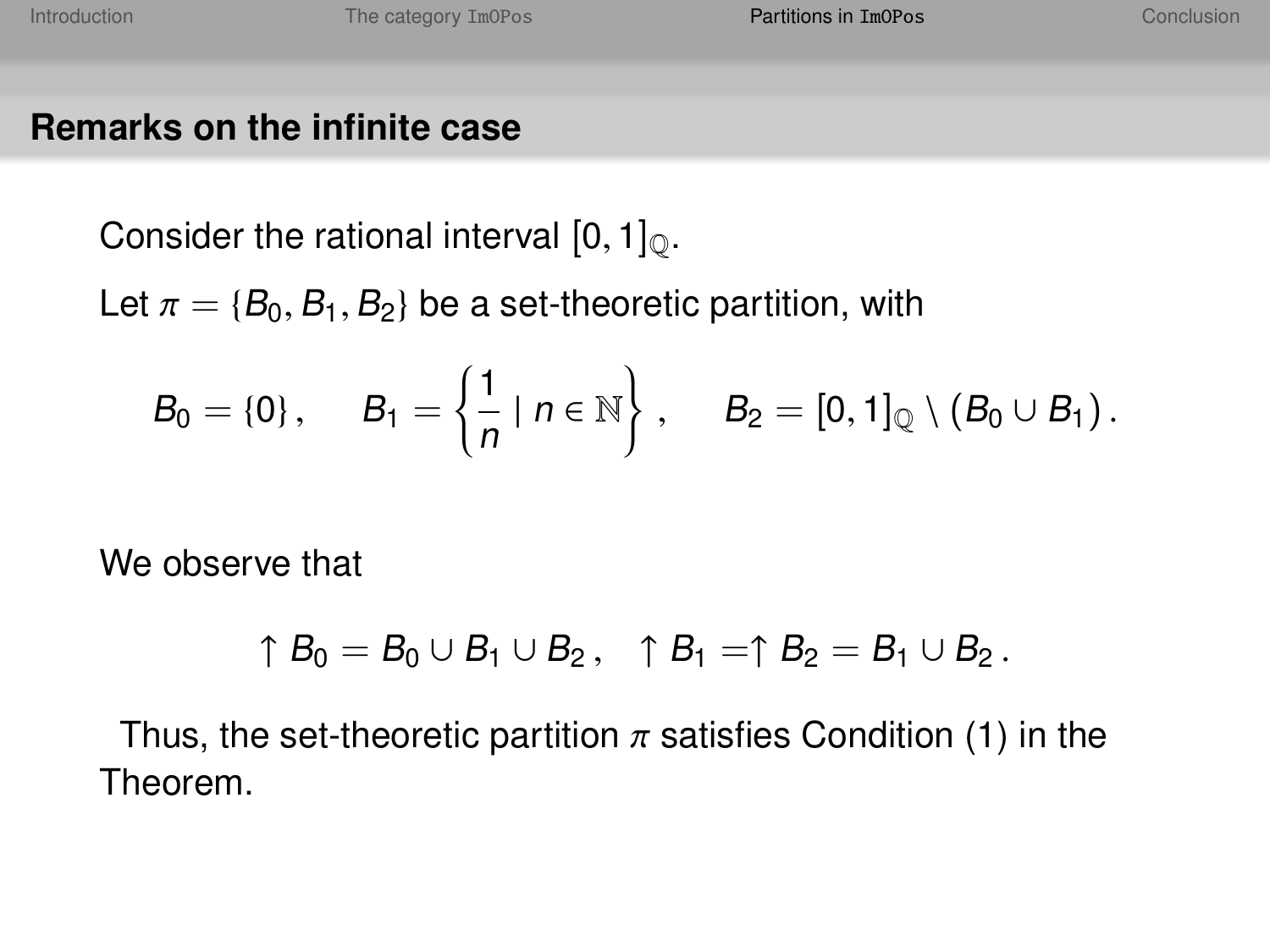Consider the rational interval  $[0, 1]_0$ .

Let  $\pi = \{B_0, B_1, B_2\}$  be a set-theoretic partition, with

$$
B_0=\{0\},\hspace{0.5cm}B_1=\left\{\frac{1}{n}\mid n\in\mathbb{N}\right\},\hspace{0.5cm}B_2=[0,1]_\mathbb{Q}\setminus\left(B_0\cup B_1\right).
$$

We observe that

$$
\uparrow B_0=B_0\cup B_1\cup B_2\,,\quad \uparrow B_1=\uparrow B_2=B_1\cup B_2\,.
$$

Thus, the set-theoretic partition  $\pi$  satisfies Condition [\(1\)](#page-27-0) in the Theorem.

But, clearly, we cannot construct any order preserving surjection having  $\pi$  as set of fibres.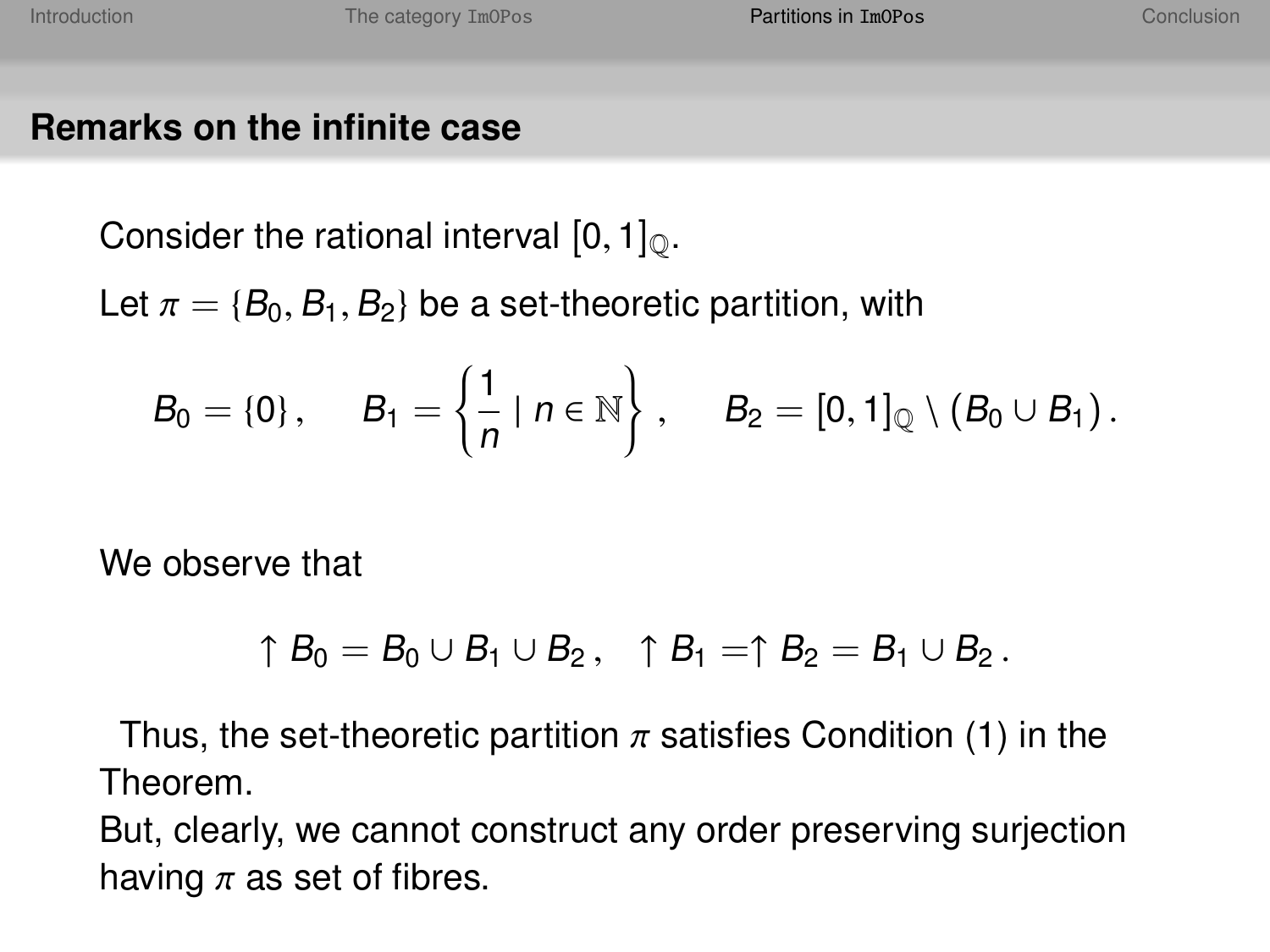#### **Previous work**

<span id="page-38-0"></span>Clearly, the characterisation of partitions presented here also works in the finite case, that is, in the category  $0Pos_f$  of finite posets and open maps.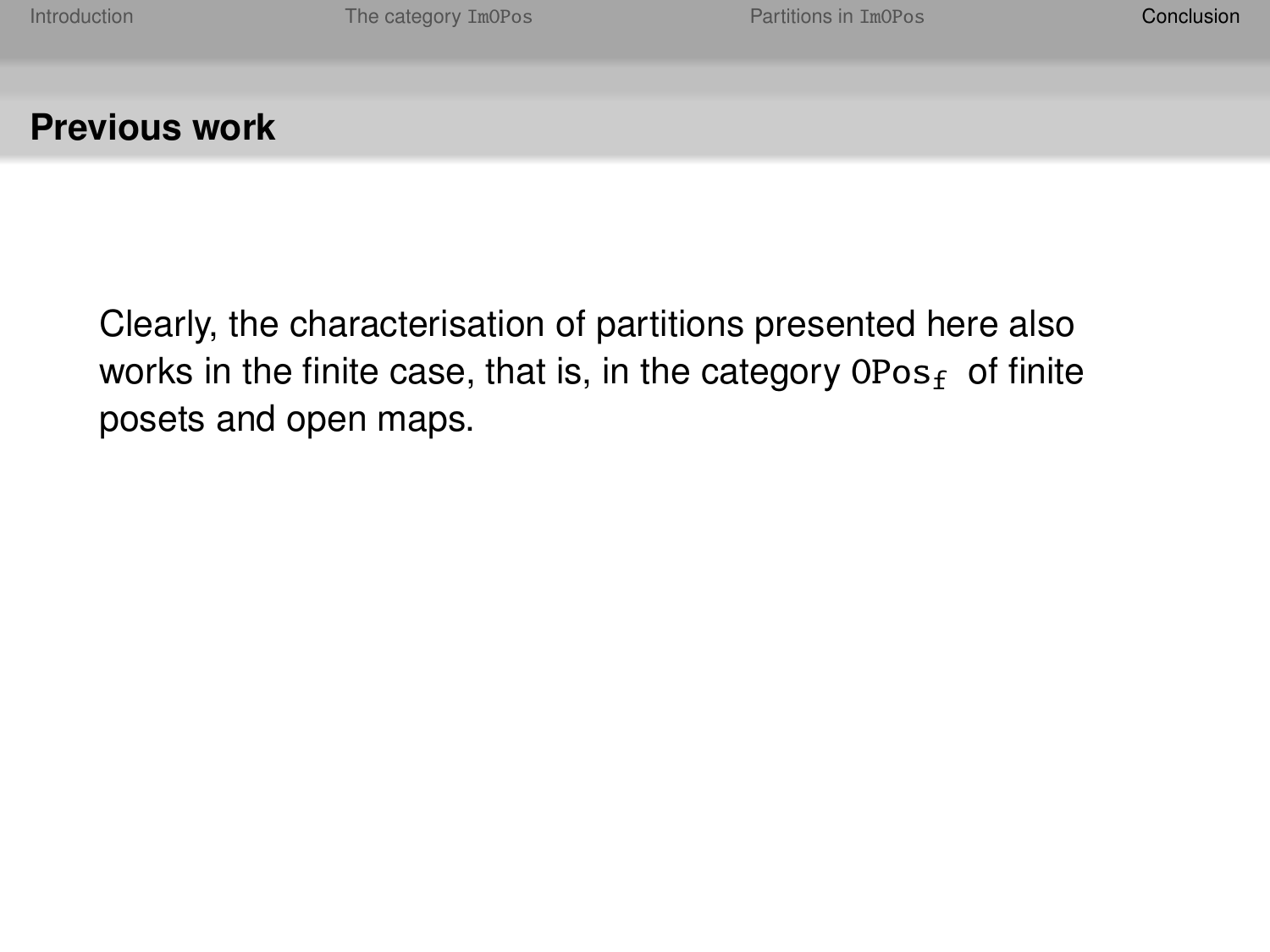#### **Previous work**

Clearly, the characterisation of partitions presented here also works in the finite case, that is, in the category  $0Pos_{f}$  of finite posets and open maps.

Such a characterisation has been proved in

P. Codara, O. D'Antona, V. Marra: Open Partitions and Probability Assignments in Gödel Logic. In: ECSQARU 2009, LNCS (LNAI), vol. 5590, pp. 911–922. Springer, Heidelberg (2009) ,

where our result on partitions has been applied to the problem of developing an analogue of probability theory in Gödel logic.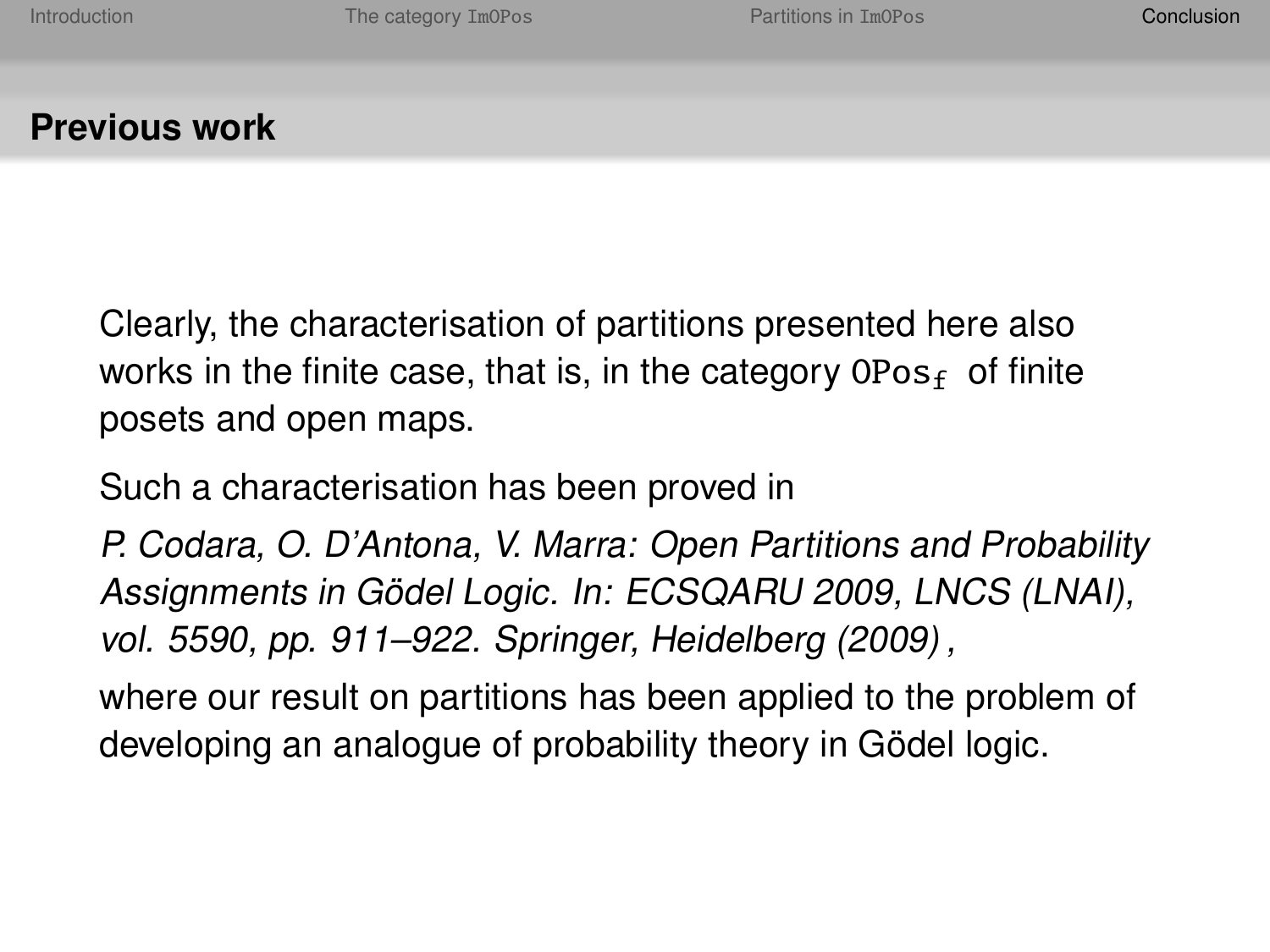#### **Future work**

The case study presented in this talk is just a first step in the direction of extending such a 'nice' characterisation of partitions to categories having the same 'good properties' as the category  $0Pos_f$ .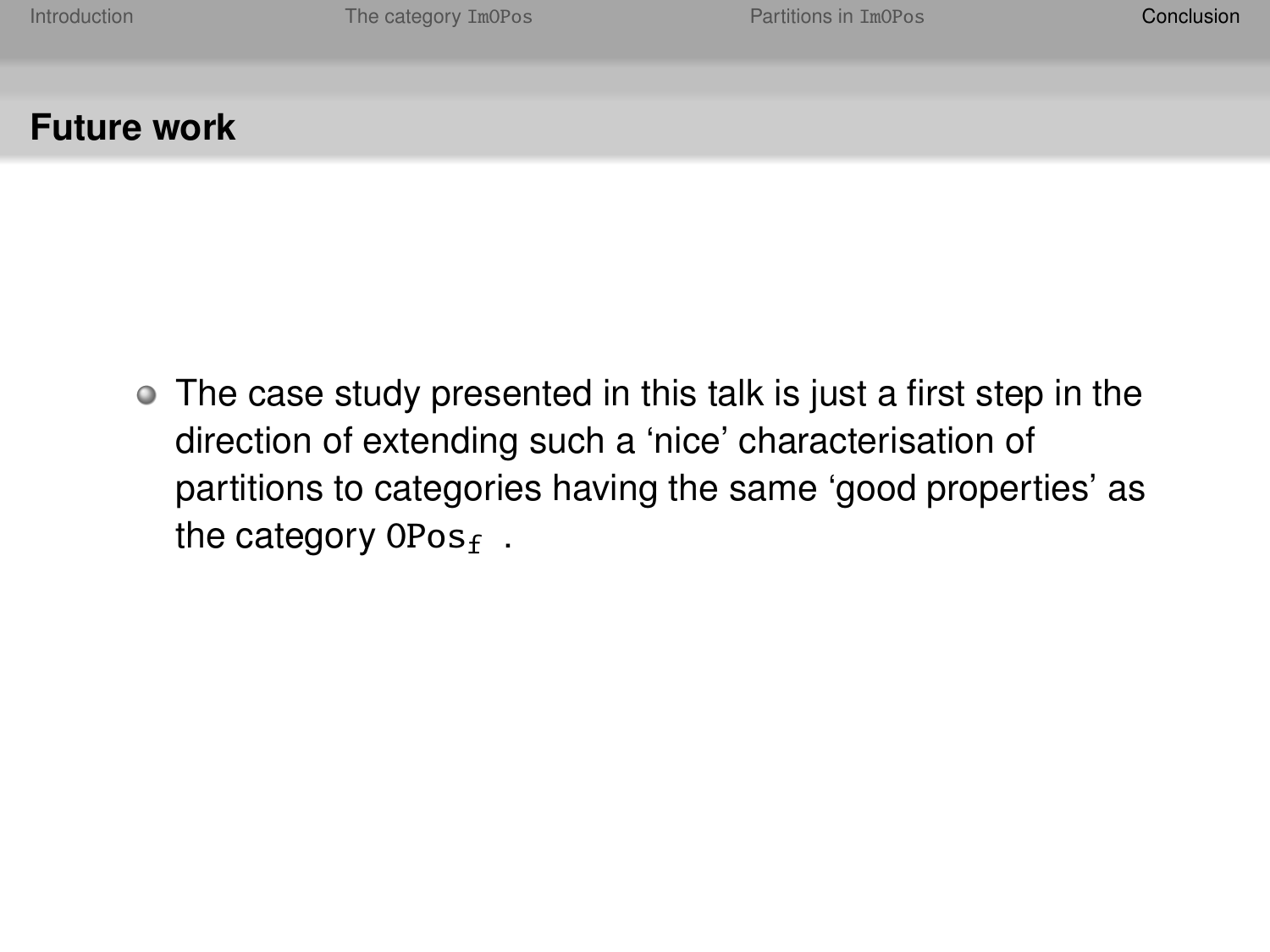## **Future work**

- The case study presented in this talk is just a first step in the direction of extending such a 'nice' characterisation of partitions to categories having the same 'good properties' as the category  $0Pos_f$ .
- Future work: using the same approach, investigating the notion of partition in other topoi.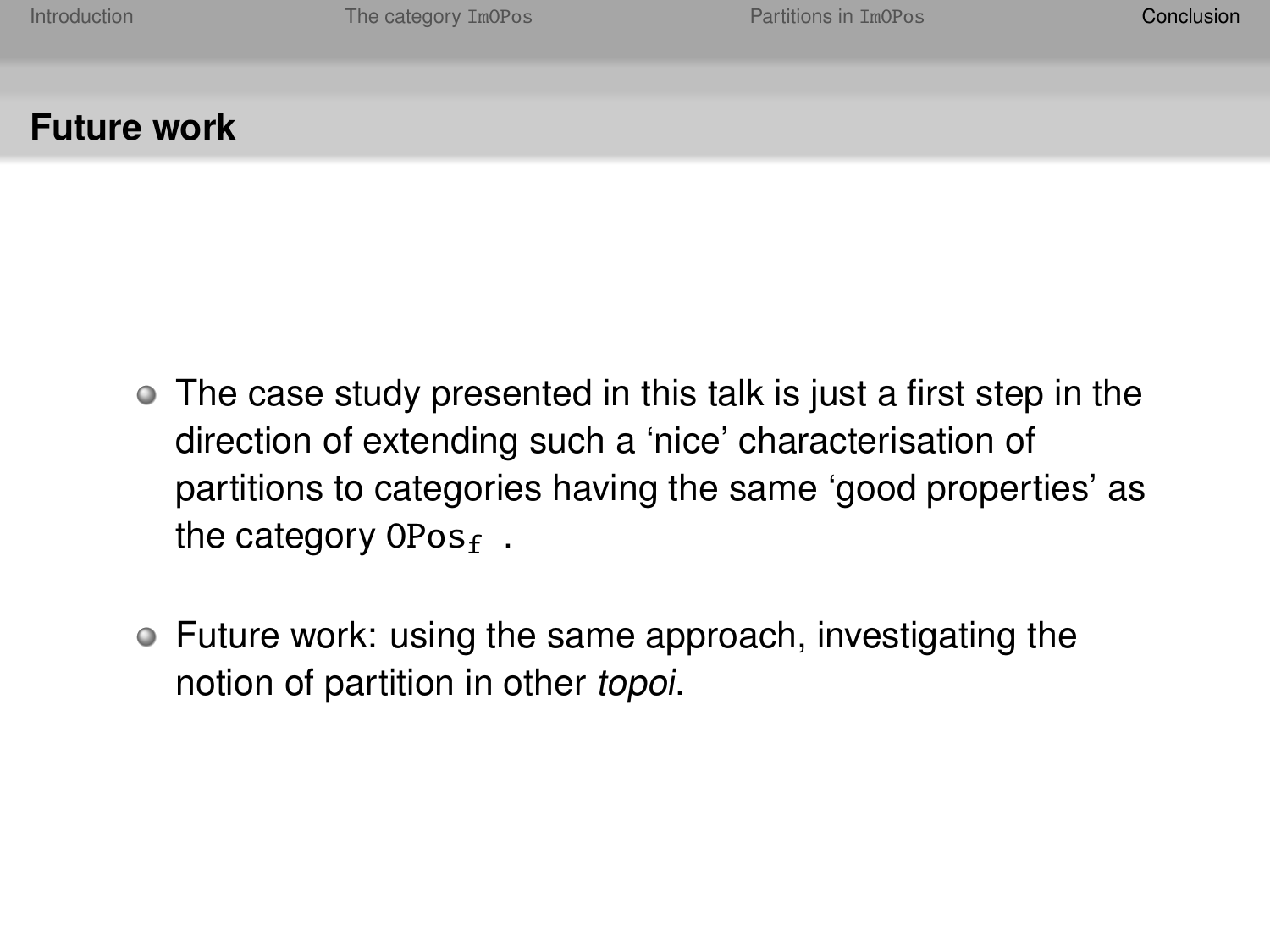As mentioned before, in ImOPos arrows factorize in an essentially unique way as an epimorphism followed by a monomorphism. This fails in the category  $Pos<sub>f</sub>$  of finite poset and order preserving maps.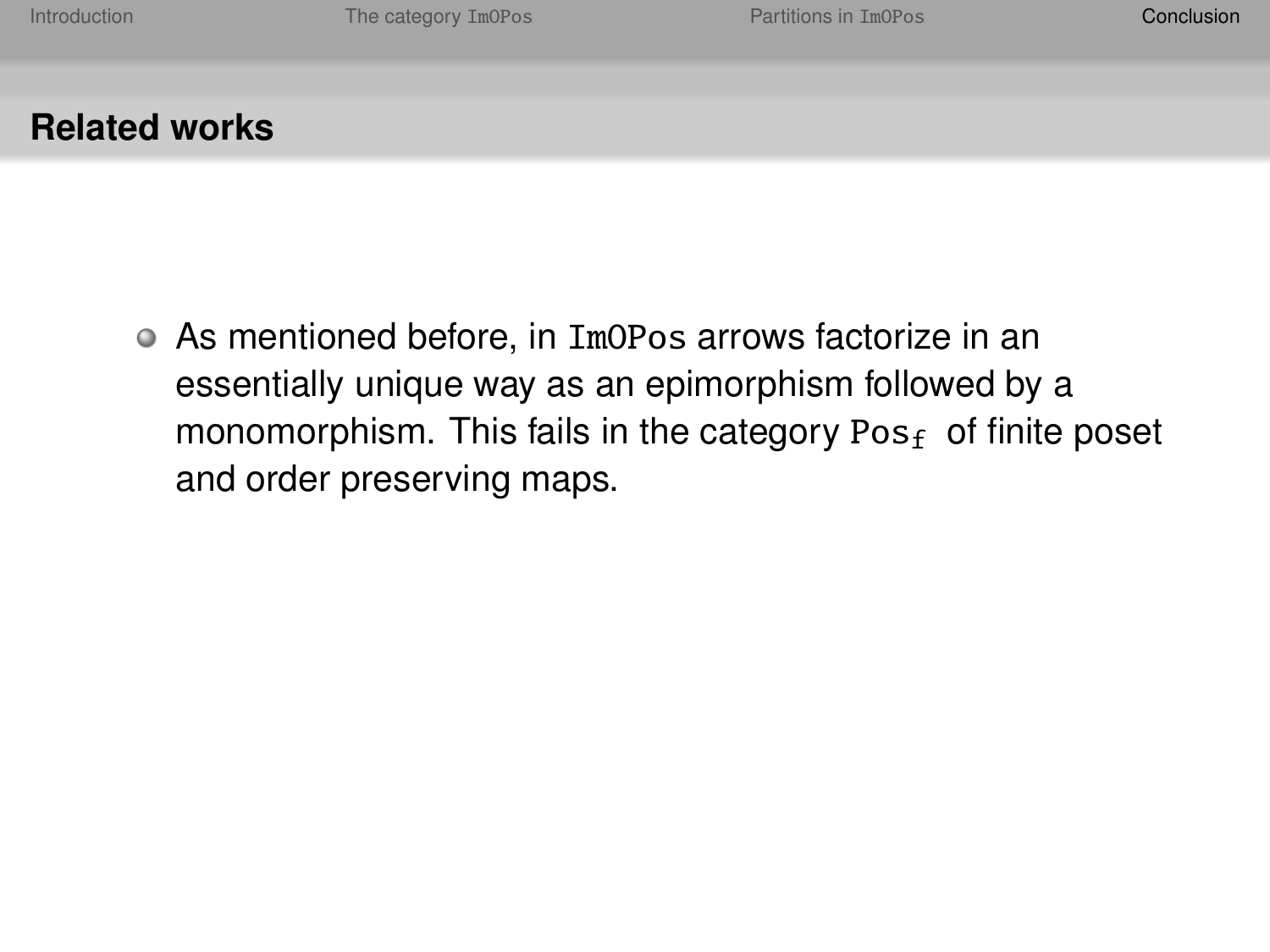- As mentioned before, in ImOPos arrows factorize in an essentially unique way as an epimorphism followed by a monomorphism. This fails in the category  $Pos<sub>f</sub>$  of finite poset and order preserving maps.
- $\bullet$  In Pos<sub>f</sub> both (epi, regular mono) and (regular epi, mono) are factorisation systems, and the classes of epis and regular epis do not coincide.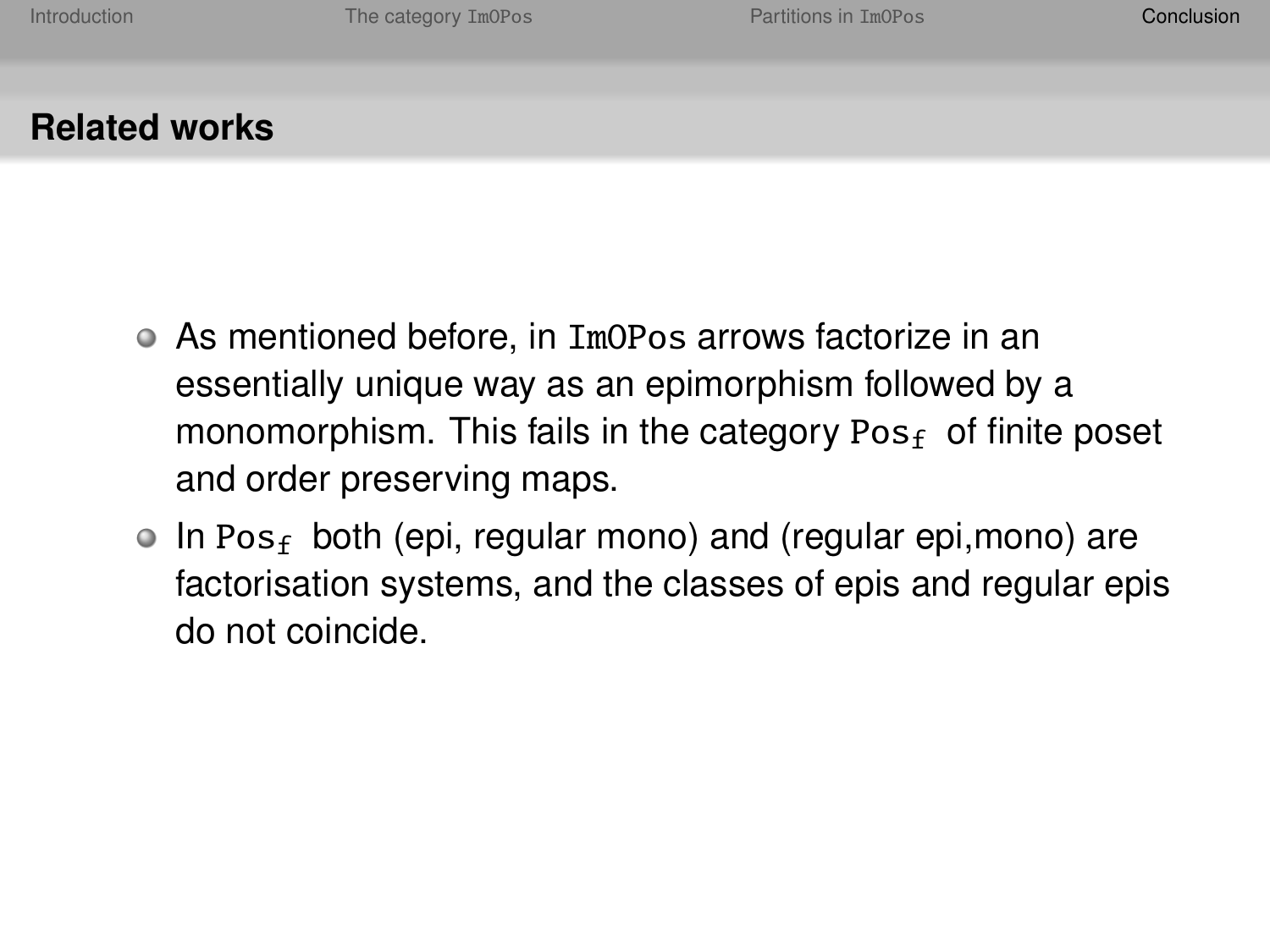- As mentioned before, in ImOPos arrows factorize in an essentially unique way as an epimorphism followed by a monomorphism. This fails in the category  $Pos<sub>f</sub>$  of finite poset and order preserving maps.
- $\bullet$  In Pos<sub>f</sub> both (epi, regular mono) and (regular epi, mono) are factorisation systems, and the classes of epis and regular epis do not coincide.
- $\bullet$  In this case, two different notions of partition will arise by taking fibres of epis and regular epis, respectively.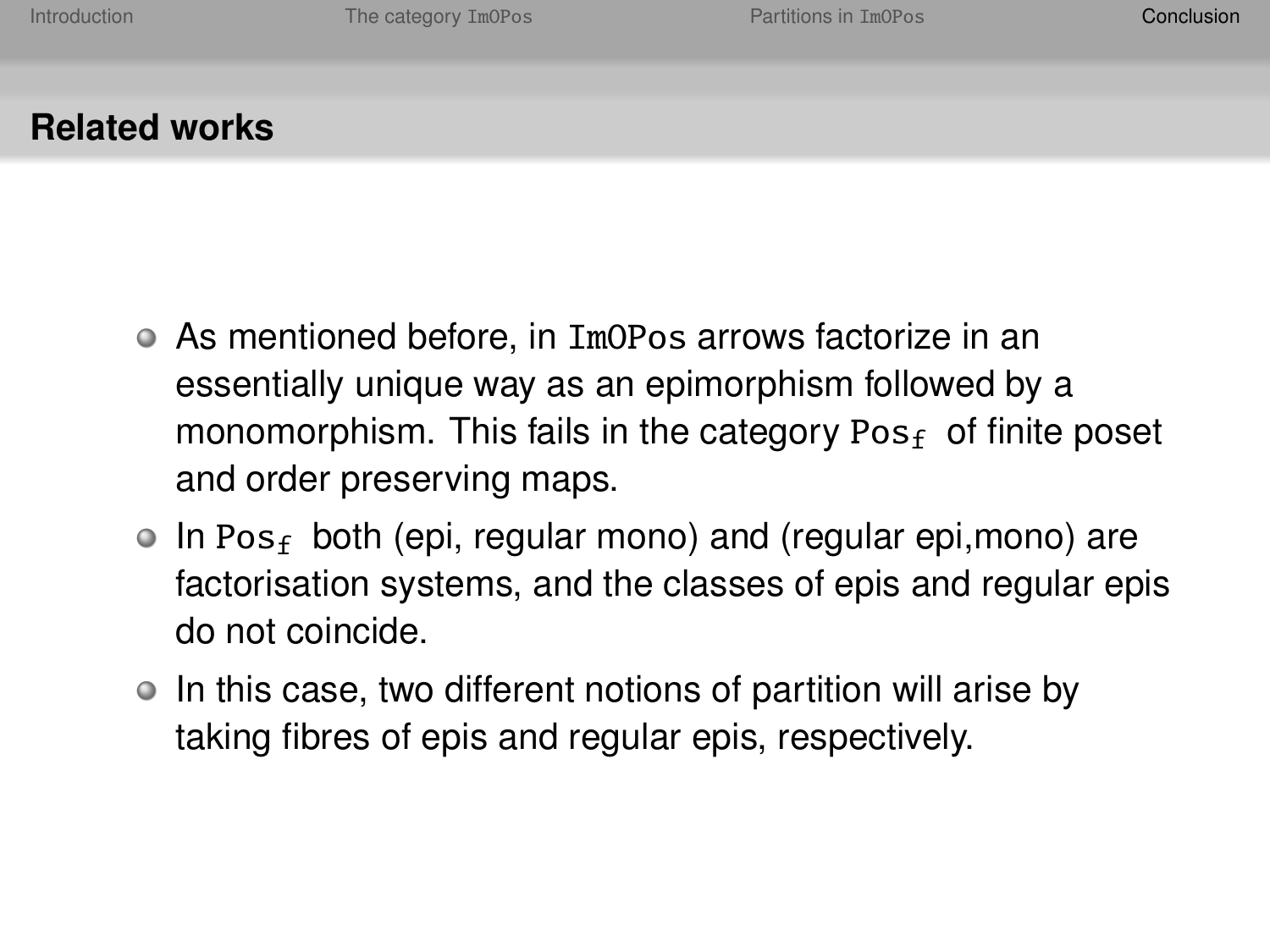A combinatorial analysis of the two different notions of partitions in the category Pos<sub>f</sub> can be found in

P. Codara, A theory of partitions of partially ordered sets, Ph.D. thesis, Università degli Studi di Milano, Italy, 2008,

and in

P. Codara, Partitions of a Finite Partially Ordered Set, In: From Combinatorics to Philosophy: The Legacy of G.-C. Rota, Springer, New York, July 2009. In press.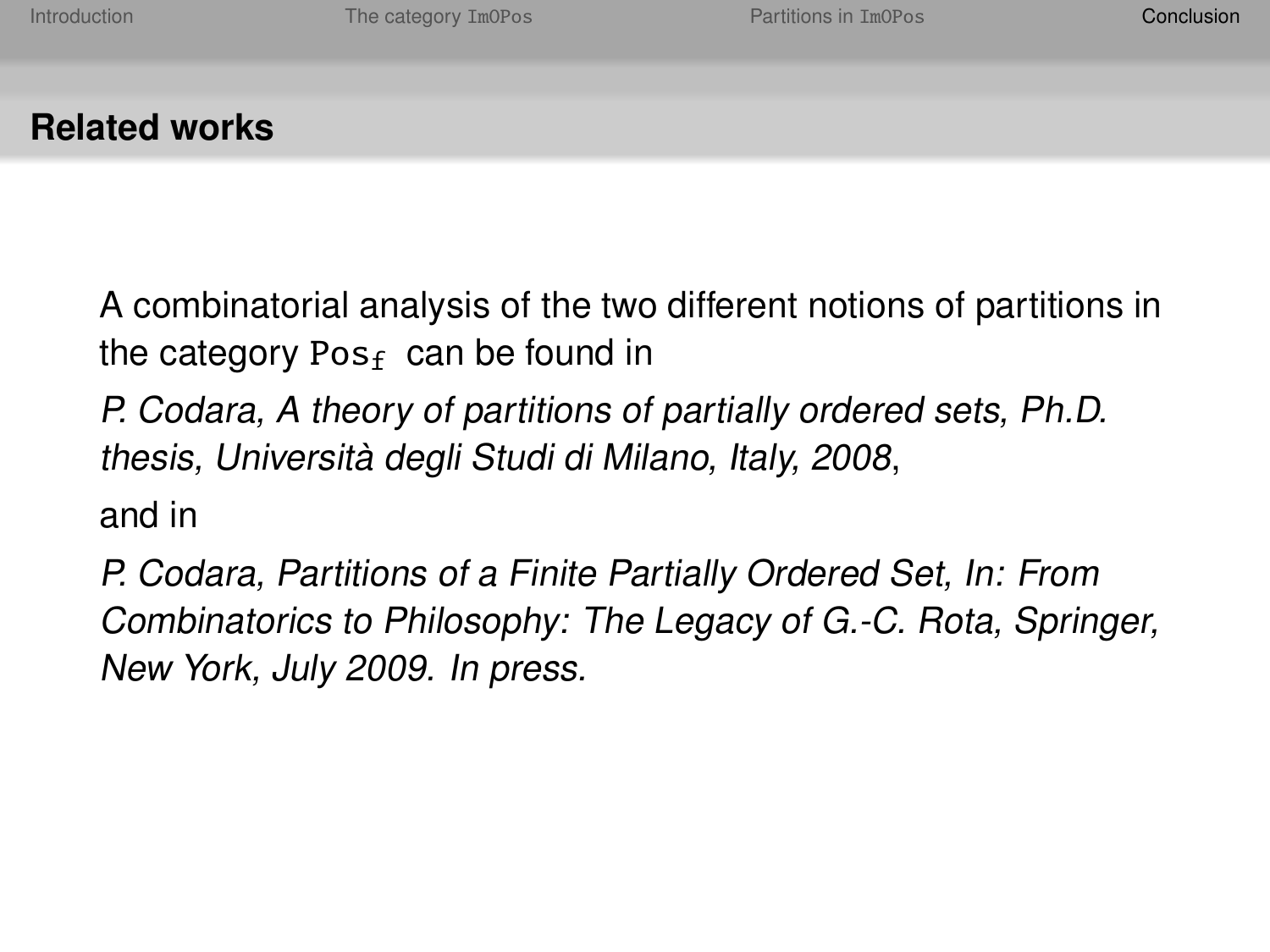A combinatorial analysis of the two different notions of partitions in the category Pos<sub>f</sub> can be found in

P. Codara, A theory of partitions of partially ordered sets, Ph.D. thesis, Università degli Studi di Milano, Italy, 2008,

and in

P. Codara, Partitions of a Finite Partially Ordered Set, In: From Combinatorics to Philosophy: The Legacy of G.-C. Rota, Springer, New York, July 2009. In press.

Here, the notions of partitions are given both in terms of blocks and in terms of reflexive and transitive relations (quasiorders).